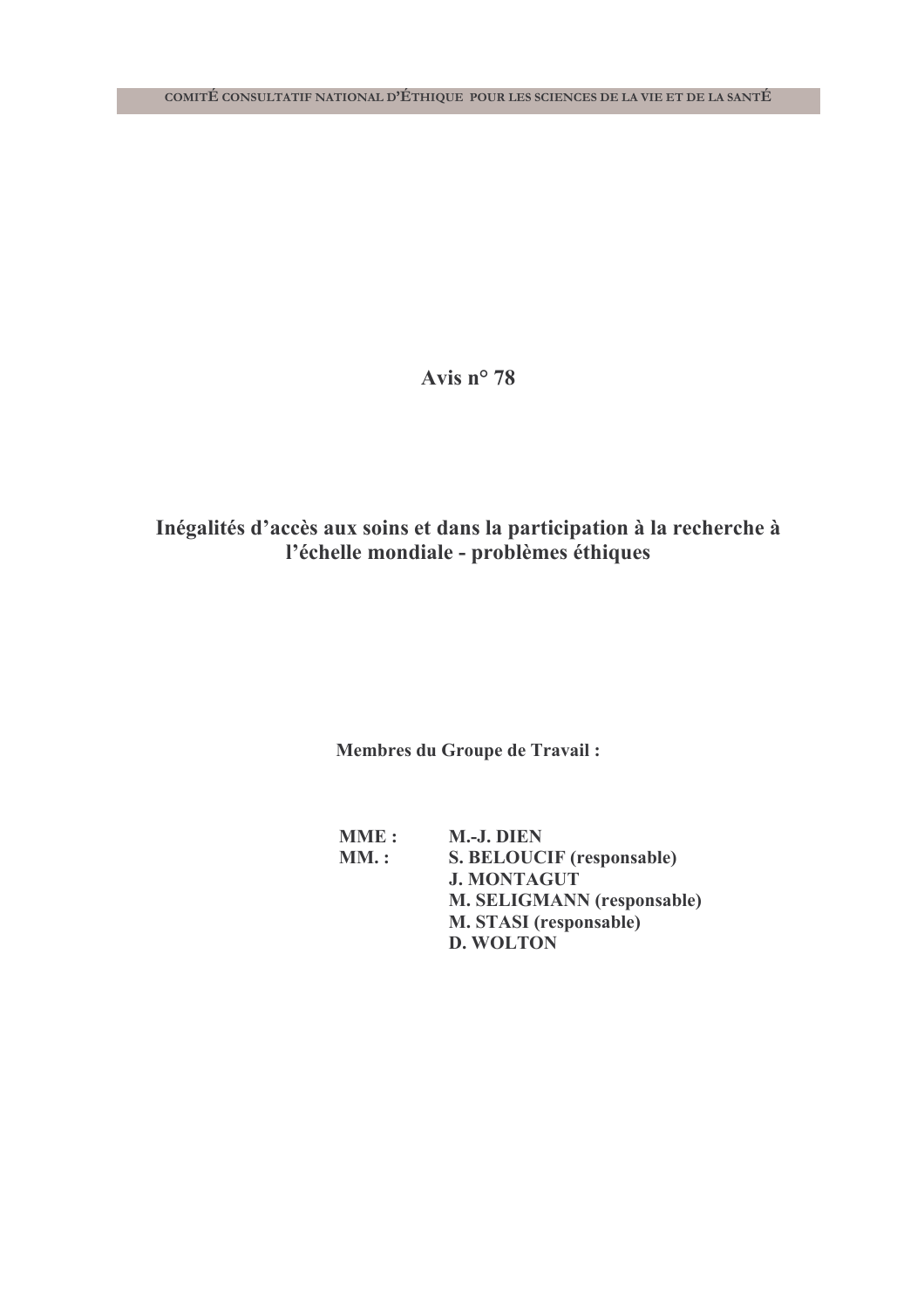| I)             |    |
|----------------|----|
| 2)             |    |
| 3)             |    |
|                |    |
| $\iota$        |    |
| 2)             |    |
| 3)             |    |
| $\overline{A}$ |    |
| 5)             |    |
|                |    |
| $\iota$        |    |
| 2)             |    |
| 3)             |    |
| 4)             |    |
| 5)             |    |
| 6)             |    |
|                |    |
|                | 24 |

"Pour faire de grandes choses, il ne faut pas être un si grand génie : il ne faut pas être au-<br>dessus des hommes ; il faut être avec eux" (Montesquieu, Pensées)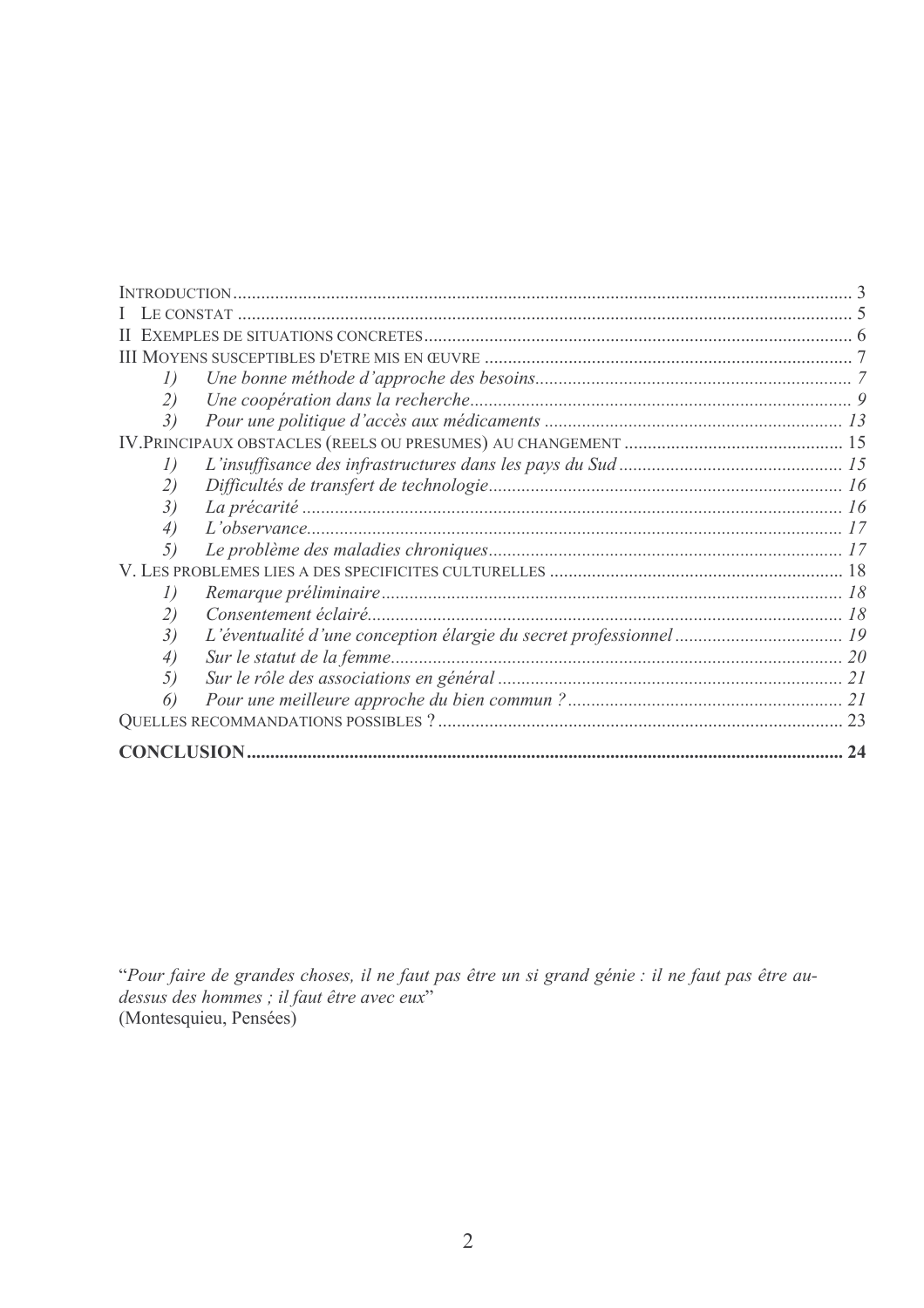#### Introduction

Le CCNE a été saisi le 7 mai 1999 par Monsieur Bernard Kouchner alors Secrétaire d'Etat à la Santé et à l'Action Sociale auprès de la Ministre de l'Emploi et de la Solidarité, des questions éthiques liées aux inégalités de traitement entre les pays du Nord et du Sud<sup>1</sup>. Plus spécifiquement, il s'interrogeait sur le fait que :

« l'infection à VIH n'est en fait qu'un exemple parmi l'ensemble de la pathologie pour laquelle il nous faut bien constater une inégalité d'accès aux soins à l'échelle mondiale ; je souhaiterais connaître les recommandations du Comité Consultatif National d'Ethique face à ce constat et les moyens qu'il pourrait préconiser afin de tenter de remédier à une situation qui, en termes d'éthique, ne peut manquer de poser problème ».

Le problème évoqué relève certes de l'éthique, mais on ne saurait limiter la réponse à une dimension purement médicale ou de recherche. Il est d'emblée tentant de l'élargir à une question d'ordre moral appelant une réponse politique. « La politique est le traitement du Sida » (Willy Rozenbaum). « Parmi les maladies qui tuent les pauvres, aucune n'est aussi mortelle que les mauvais gouvernements » dit le Président de la Société Internationale du Sida lors de la conférence de Barcelone en 2002. Devant l'inégalité patente et scandaleuse observée entre les pays développés du Nord et les pays pauvres du Sud, ce sont en effet des choix politiques qui doivent traduire une volonté d'agir plutôt que des choix éthiques à partir de valeurs culturelles pouvant entrer en conflit.

Jonathan Mann<sup>2</sup> a pu écrire : « une analyse minutieuse des principales causes de morbidité et de mortalité évitables à travers le monde, y compris liées aux cancers, aux maladies cardiovasculaires, aux blessures, aux maladies infectieuses et à la violence, montre que ces problèmes sont inextricablement liés aux discriminations sociales et au manque de respect des Droits fondamentaux de l'Homme». Le droit à la Santé fait partie des Droits essentiels de l'Homme. L'accès aux soins reste un droit fondamental. La santé est l'objectif le plus fort du développement.

Loin de s'être améliorée la situation est plus préoccupante que jamais. Y porter remède relève de la morale politique. De ce fait cette situation pourrait paraître à certains excéder les compétences du CCNE. L'ampleur et la gravité du problème dont la conscience est encore sous-estimée transcendent en effet toute analyse pour risquer de conduire de fait à l'inaction. On ne saurait s'en tenir à cette conclusion qui se traduit alors en indifférence coupable sinon complice. C'est en cela que l'exigence morale rejoint et dicte à la fois les préoccupations éthiques. Ce n'est pas parce que les problèmes essentiels sont rencontrés dans les pays du Sud qu'ils ne sauraient nous toucher et que nous pourrions les éluder. Bien au contraire, l'inégalité même des situations entre les pays du Sud et du Nord fait naître pour la plupart d'entre elles les tensions éthiques, avec une acuité qui s'accroît en fonction du temps qui passe, car certains progrès de la science bénéficient exclusivement aux pays du Nord par les moyens qui sont les leurs et l'offre de soins continue de s'accroître dans le Nord en ignorant le Sud

Nos préoccupations doivent alors répondre à l'impérieuse nécessité de cette exigence morale. conscients que nous devons être du caractère universel de l'éthique, qui doit traduire plus qu'un sentiment de bienfaisance la plus élémentaire des solidarités humaines. Il s'impose

<sup>&</sup>lt;sup>1</sup> L'habitude récente a fait abandonner l'opposition terminologique ancienne entre pays « développés » et « pays en voie de développement ». Le terme « pays du Sud » renvoie de manière générique dans ce texte aux pays pauvres ou dits « émergeants »

Responsable-Fondateur du programme SIDA à l'OMS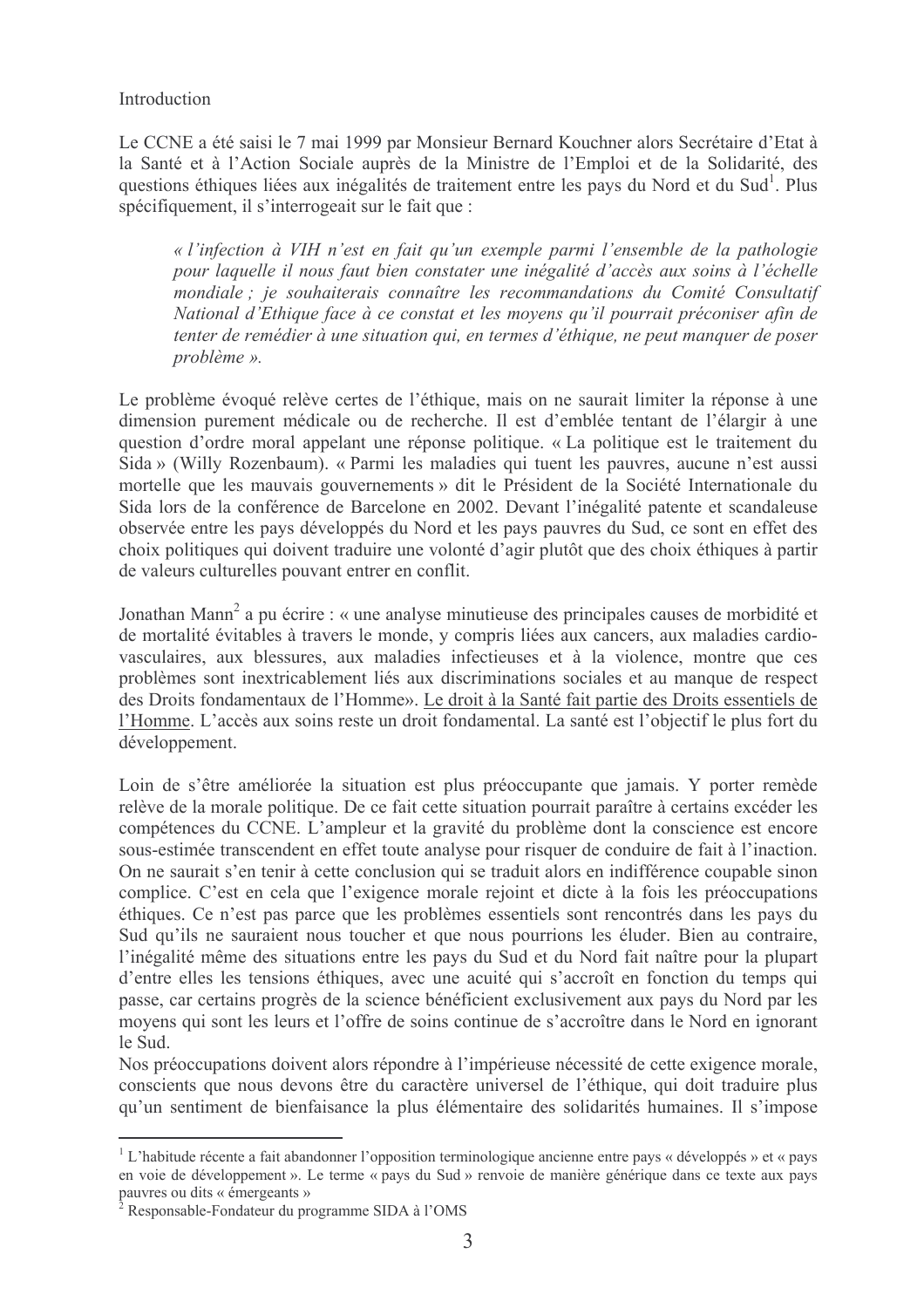même. Le CCNE par le présent avis doit aider à cette prise de conscience comme à la recherche et à la mise en œuvre de solutions appropriées.

L'urgence même de ces solutions suffirait à elle seule à justifier cet avis ; d'autant plus que les limites obligées dans les moyens à mettre en œuvre peuvent conduire à proposer des choix dans les priorités qui relèvent directement de la réflexion éthique.

D'ailleurs, le CCNE, dès 1993 avait déjà proposé dans son rapport n° 41 sur « la coopération dans le domaine de la recherche biomédicale entre équipes françaises et équipes de pays en voie de développement économique », pour des personnes ou des populations vulnérables, d'établir des règles de bonne conduite dans l'élaboration de projets de coopération biomédicale avec les pays en voie de développement (PVD). L'accent était mis sur la nécessité d'une coopération permettant d'évoluer vers un véritable partenariat et à cet effet il préconisait un certain nombre de mesures.

Cet avis ne portait que sur la recherche alors que la présente saisine est plus générale et porte sur les problèmes de santé dans leur ensemble. Peut-on aller plus loin que ces recommandations qui sont alors restées lettre morte et que sont venues rejoindre en partie les recommandations récemment exprimées par diverses instances nationales  $\Omega$ internationales ? On pourrait ainsi citer, entre autres initiatives, celles du Groupe Européen d'Ethique auprès de la Commission Européenne<sup>3</sup> de la Commission Suisse pour le Partenariat Scientifique avec les Pays en Développement (KFPE)<sup>4</sup>, l'Institut de recherche pour le développement (IRD) sur la déontologie de la recherche "Nord-Sud"<sup>5</sup>, du Conseil National du Sida<sup>6</sup>, de l'ANRS<sup>7</sup>, du Nuffield<sup>8</sup>, du CIOMS<sup>9</sup>, de la NBAC<sup>10</sup>...

La préoccupation que traduit la saisine du CCNE par le Ministre, l'accroissement de cette inégalité qu'elle évoque et la prise progressive de conscience de cette situation dans ce qu'il est convenu d'appeler les pays du Nord, permettent d'espèrer peut être qu'un avis pourrait cette fois être pris en considération et contribuer utilement à ce combat qui concerne l'humanité tout entière. Ne pas aborder les difficiles questions posées sur le plan éthique par les disparités économiques devient de plus en plus irresponsable. Ne faut-il pas souligner que plus les traitements deviennent efficaces, plus grande est l'injustice envers ceux qui n'ont pas accès aux soins. Toute recommandation dans ce domaine se doit de commencer par le rappel de la nécessité absolue et urgente d'une volonté politique universelle de ne pas se rendre

<sup>&</sup>lt;sup>3</sup> Avis n° 17 "Aspects éthiques de la recherche clinique dans les pays en développement", groupe européen d'éthique des sciences et des nouvelles technologies auprès de la commission européenne,  $\overline{4}$ février 2003. Disponible sur: http://europa.eu.int/comm/european group ethics/avis3 fr.htm

 $4$  disponible sur http://www.kfpe.ch/about/guidelines f.html

 $5$  disponible sur: http://www.ird.fr/ccde/archives/index.htm

 $\frac{6}{10}$  disponible sur : http://www.cns.sante.fr

<sup>7</sup> Agence Nationale de Recherches sur le Sida (ANRS): Charte d'éthique de la recherche dans les pays en voie de développement. La référence Internet est à expliciter

<sup>&</sup>lt;sup>8</sup> Nuffield Council on Bioethics: Ethics of research related to healthcare in developping countries, 2002. Disponible sur: http://www.nuffieldbioethics.org

<sup>&</sup>lt;sup>9</sup> Conseil International des Organisations Medicales Scientifiques, développé par l'OMS et l'UNESCO en 1993: Directives internationales pour la recherche biomédicale sur des sujets humains.

<sup>&</sup>lt;sup>10</sup> National Bioethics Advisory Commission (USA) : Ethical and Policy Issues in International Research: Clinical Trials in Developing Countries, Avril 2001. Disponible sur http://www.nbac.org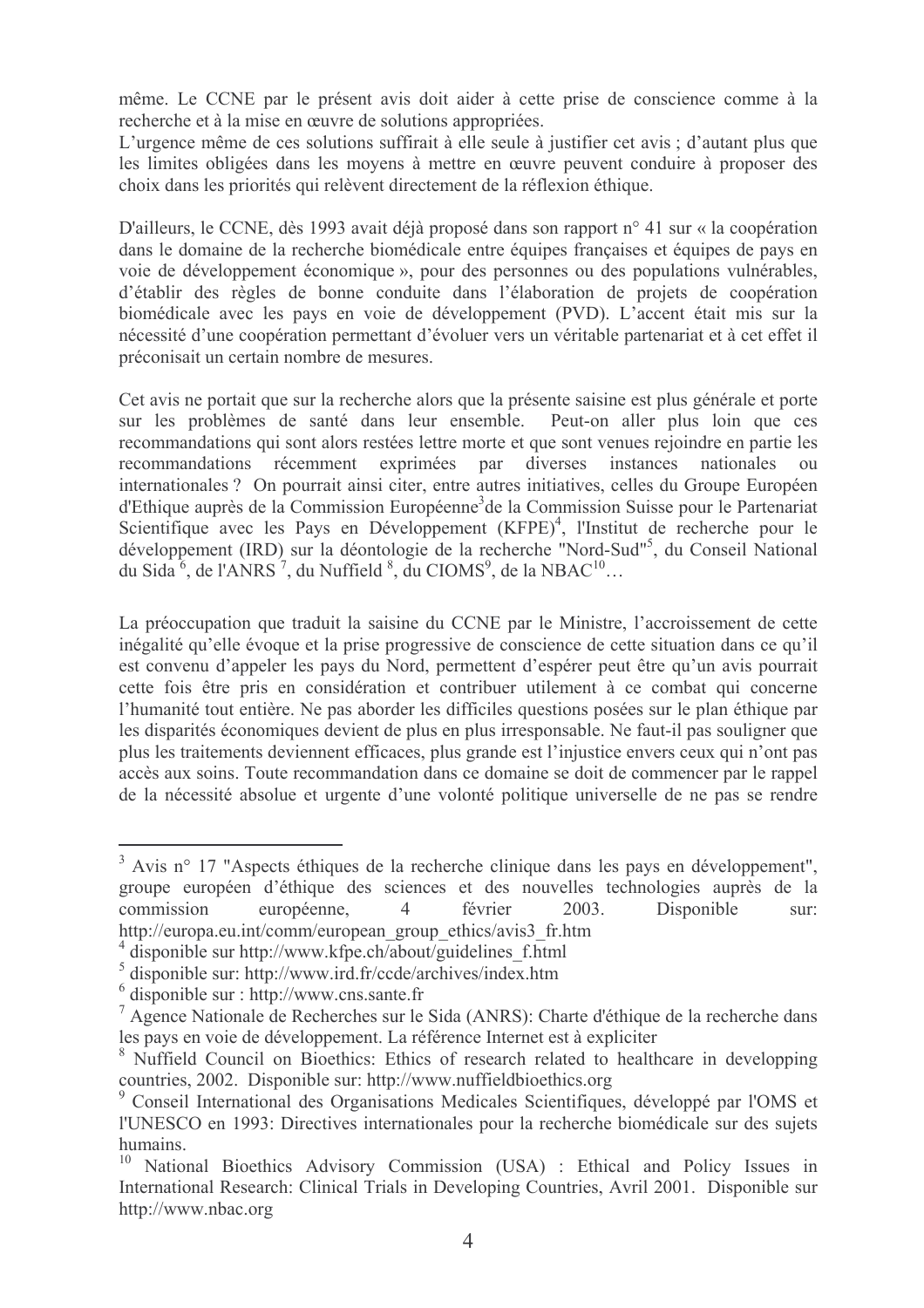coupable, selon l'expression même du Président de la République à la conférence de Barcelone en 2002 « du crime de non-assistance à population en danger ».

L'objectif de cet avis est de tenter de donner quelques pistes de réflexion pour le futur et par là d'aider à toute action tendant à réduire cette inégalité qui concerne l'ensemble des recherches sur le vivant.

#### Le constat **I.**

L'ampleur même de cette inégalité mérite d'être rappelée, même si, de plus en plus, et c'est heureux, la presse s'en fait l'écho. Le VIH est emblématique de cette situation. Il existe actuellement plus de 50 millions de personnes atteintes par le virus VIH dont 95 % dans des pays en voie de développement (PVD), on compte près de 30 millions de morts recensés et 15 000 cas nouveaux apparaissent chaque jour. Les pertes d'espérance de vie vont jusqu'à 10 années dans certains pays d'Afrique, 20 % de la population de l'Afrique du Sud est atteinte, 36% au Botswana, une population jeune active, avec une forte majorité de femmes. Le nombre d'orphelins et d'enfants infectés dépasse plusieurs millions.

Sans qu'il soit nécessaire d'évoquer trop de chiffres, il peut suffire de mettre en parallèle ceux donnés par l'ONU SIDA :

- Dans les pays occidentaux : 500 000 personnes sont traitées et le SIDA est responsable de 25 000 morts chaque année.
- En Afrique : 50 000 malades seulement bénéficient des médicaments, mais 2 millions de personnes par an meurent du SIDA.

Plus généralement, d'après le rapport mondial PNUD, 2,5 milliards de personnes n'ont pas accès à des structures sanitaires de base. L'Afrique connaît 90% des cas mondiaux de paludisme (qui tue chaque année 2 à 3 millions de personnes) et 50 % des cas de tuberculose v sont recensés.

Il ne saurait y avoir de développement durable sans priorité accordée à la Santé. Or, les dépenses publiques pour la Santé par an et par personne sont d'environ 2 500 Euros au Nord, et de 2,5 Euros dans les pays les plus pauvres. Au delà de considérations simplement humaines, les conséquences économiques créées par une telle situation sont majeures, avec diminution du revenu par habitant et diminution du potentiel humain.

Les données économiques inégales entre pays sont-elles la source d'un questionnement éthique autre qu'incantatoire ? Jusqu'ici l'approche a été plutôt traditionnelle en fonction de nos propres intérêts économiques, de l'idée que nous nous faisons des besoins, sans méthode d'évaluation rigoureuse, avec un comportement qui, semblant faire appel à la générosité, à la compassion, omet tout simplement le plus élémentaire respect des personnes.

Il semble pourtant qu'une certaine prise de conscience universelle se dessine, d'autant plus qu'au-delà d'une solidarité élémentaire avec les pays du Sud, il y va de l'intérêt du Nord de contribuer à diminuer l'accroissement de cette inégalité en terme de santé. Si l'accroissement de la richesse des uns s'accompagne du développement de la misère des autres, comment imaginer que, dans le cadre de la mondialisation puissent s'établir des rapports économiques stables à l'échelle planétaire ?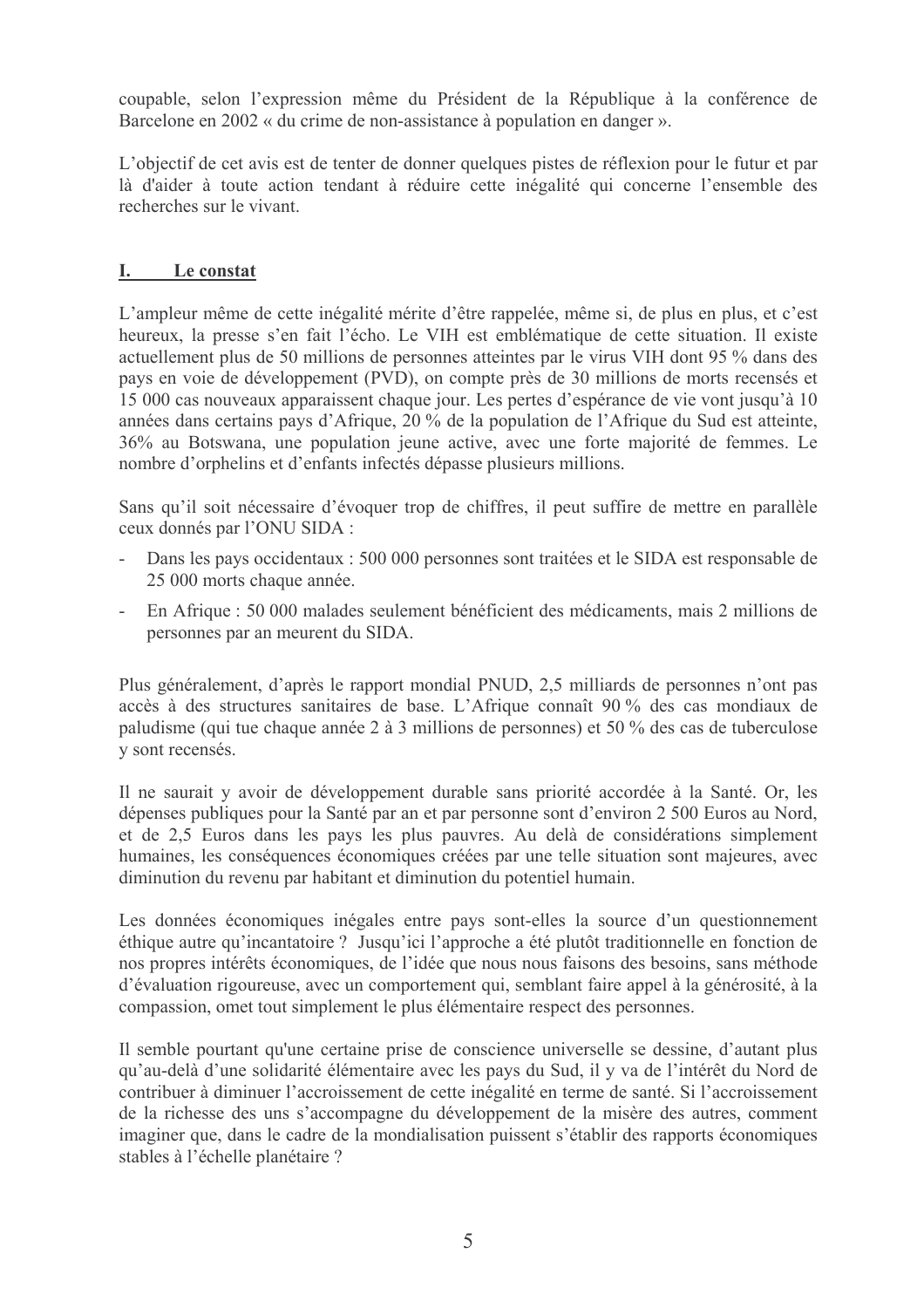Un tel constat justifie à lui seul qu'au-delà de toute interrogation sur l'opportunité même de sa saisine, le CCNE s'efforce de contribuer à la réflexion générale sur les remèdes à apporter à cette inégalité ; son importance constitue à elle seule un véritable problème éthique même  $\overline{s}$  i les pays nantis semblent trop souvent trouver des raisons structurelles ou conjoncturelles pour s'accommoder de cette situation. Il convient toutefois de se méfier d'une réponse simplificatrice. Plusieurs impasses nous menacent : tenir un discours du bien universel, désincarné, accepter comme un alibi l'existence de données culturelles infranchissables, s'ériger en donneur de leçons, aussi bien au monde développé qu'à celui en voie de développement, se faire des illusions sur l'identité entre besoins réels et besoins exprimés, ou enfin se persuader que nos propres contradictions ne sont pas celles du Sud.

L'environnement économique, politique, social ou culturel crée de véritables tensions ethiques qui appellent non seulement notre prise de conscience de la diversité, de la nature et de l'ampleur des problèmes à résoudre mais notre engagement à l'action. En réalité, il ne s'agit rien de moins que de « mettre la mappemonde à l'envers », comme pour en changer le centre de gravité et d'aborder les problèmes tant de la recherche que ceux de l'accès aux soins et à la santé, non plus simplement à partir des priorités que conférerait aux pays du Nord leur puissance économique et politique, mais à partir des besoins réels de la population, bopulation à l'évidence plus affectée par certaines maladies dans les pays en voie de développement ; leur pauvreté les rend si vulnérables qu'ils en viennent parfois à exprimer  $\cos$  besoins avec difficulté, résignation, voire humiliation.

#### <u>II</u> Exemples de situations concrètes

Plusieurs exemples illustrent de façon parfois caricaturale le problème éthique posé.

Ainsi l'histoire de l'hépatite B est-elle emblématique. Un chercheur français expérimente un vaccin au Sénégal dans les années 70 sur des volontaires locaux. La promesse leur est faite, qu'en cas de succès, les enfants seront vaccinés à la naissance à Dakar et à Saint Louis dans les années qui suivent. Cette promesse faite dans un pays où l'endémie est considérable (près d'un quart de la population est contaminée), ne sera pas tenue. Pourtant en 1994, la vaccination contre l'hépatite B est généralisée en France et en quelques années 2 500 000 enfants et plus de trente millions de personnes (75 millions de doses) seront vaccinés quels que soient leur âge et leur exposition au risque, généralement faible, voire dérisoire.

Ce principe de précaution avant la lettre, va être brutalement remis en question lorsque des rumeurs sur l'existence possible de sclérose en plaques liée à la vaccination contre l'hépatite B font suspendre le caractère automatique de la vaccination dans les écoles au nom de ce même principe de précaution. L'effet médiatique est considérable. l'émotion s'empare des médecins et la vaccination cesse bien au-delà de celle qui était effectuée dans les écoles. Elle est désormais refusée par les détenus, les usagers de drogues. Elle va s'arrêter, dans les pays francophones, d'Afrique et d'Asie du Sud Est qui commençaient peu à peu à l'introduire.

Ainsi, l'utilisation malencontreuse de ce principe de précaution peut-elle aboutir à des scénarii de retour en arrière, relativement indifférents pour nous européens, peu exposés, mais dramatiques pour les pays africains qui assistent successivement à l'expérimentation chez eux sans bénéfice pour eux-mêmes, à la généralisation de la vaccination de la population française, peu ou non exposée sans attribution à leur pays, puis à l'arrêt en boomerang des premières tentatives de généralisation à l'Afrique.

Un deuxième exemple est constitué par la vaccination contre le virus VIH. On sait l'urgence mondiale qui existe pour mettre au point un vaccin. Il est difficile de pouvoir apporter des preuves de cette efficacité vaccinale rapidement dans les pays développés. Il faut donc le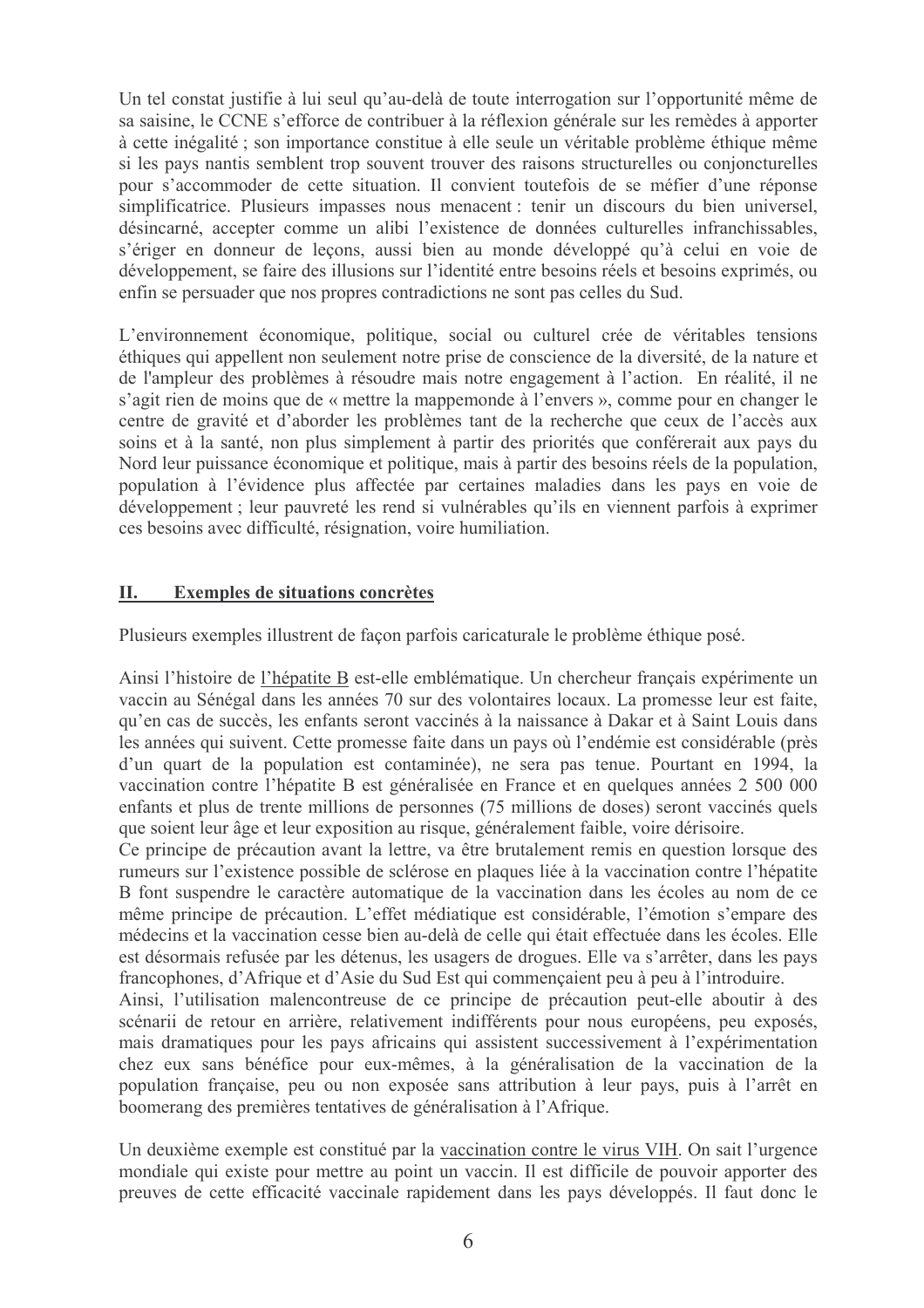faire dans des pays de grande endémie. Bien que les candidats vaccins actuels aient peu de chances d'éviter l'infection, on effectue des essais en Asie et en Afrique, en utilisant même initialement des candidats vaccins ne correspondant pas à la souche virale prévalente dans  $\cos$  pays. Ouel est le pays du Sud qui n'accepterait pas une telle tentative, dans la mesure où il pourra éventuellement partager un éventuel brevet, où il y aura des équipes de recherche qui apporteront des ressources financières et surtout dans la mesure où il y a peut-être un espoir d'une réelle prévention ? Les pays du Nord, n'ont guère conscience de l'engagement qu'ils devraient prendre vis-à-vis de ces populations, c'est-à-dire de leur apporter d'abord une vraie thérapeutique en cas de contamination.

Un autre exemple est fourni par l'irruption d'une équipe médicale au sein d'une population impaludée, dans le but de tester de nouvelles molécules efficaces vis-à-vis du plasmodium. Certaines équipes n'ont pas hésité à réduire pendant quelques semaines la présence du paludisme au sein de petits groupes humains, en particulier les enfants ; mais au départ de  $\overline{1}$ cette équipe, les enfants et les adultes sont de nouveau contaminés avec même une sévérité accrue. En effet, même si elle est loin d'être excellente, il existe tout de même au sein d'une  $\alpha$  population une sorte d'immunité dite de prémunition rendant moins vulnérables les enfants et les adultes à une nouvelle infection.

En l'absence de suivi thérapeutique après la phase de traitement radical contemporaine de l'essai thérapeutique, la situation sanitaire devient paradoxalement plus mauvaise après l'essai qu'avant, la population ayant perdu la protection qui était conférée par l'immunité de prémunition face à un contact chronique avec le parasite.

 $\tilde{C}$ 'est ainsi que les populations qui ont permis l'étude de nouvelles molécules antipalustres<sup>11</sup>, non seulement n'ont tiré aucun bénéfice de ces recherches mais se sont trouvées ultérieurement plus vulnérables.

Enfin, certains pays tels l'Inde et le Porto-Rico ont été choisis comme lieu « naturel » d'expérimentations de médicaments de la contraception sans retour des bénéfices pour eux.

#### $\mathbf{II}$ <u>. Moyens susceptibles d'être mis en œuvre</u>

#### 1) Une bonne méthode d'approche des besoins

Il faut pouvoir aboutir à une connaissance réelle des besoins des pays du Sud en matière de recherche et de santé, connaissance sans laquelle toute action serait inadaptée et par là inefficace, voire même néfaste. Cette question n'est nullement spécifique aux pays du Sud. Les difficultés que rencontrent les pays du Nord à définir pour eux-mêmes leurs propres briorités en matière de recherches ou de soins donnent la mesure de l'effort à faire en ce domaine dans les pays en voie de développement.

En effet, alors que nous croyons savoir bien apprécier, dans les pays du Nord, les priorités dans le domaine de la santé, les pressions économiques, les exigences financières, ou les modes qui peuvent gagner l'opinion publique ou même guider les recherches, sont bien de nature à fausser une évaluation objective des besoins en santé.

Ou'en sera-t-il alors dans les pays en voie de développement ?

Si on s'accorde sur la nécessité pour une politique universelle de santé de commencer par une connaissance réelle des besoins des populations, en faisant un inventaire de ces besoins,

 $^{11}$  Nouveaux traitements en fait destinés aux personnes ayant la capacité financière de se les procurer...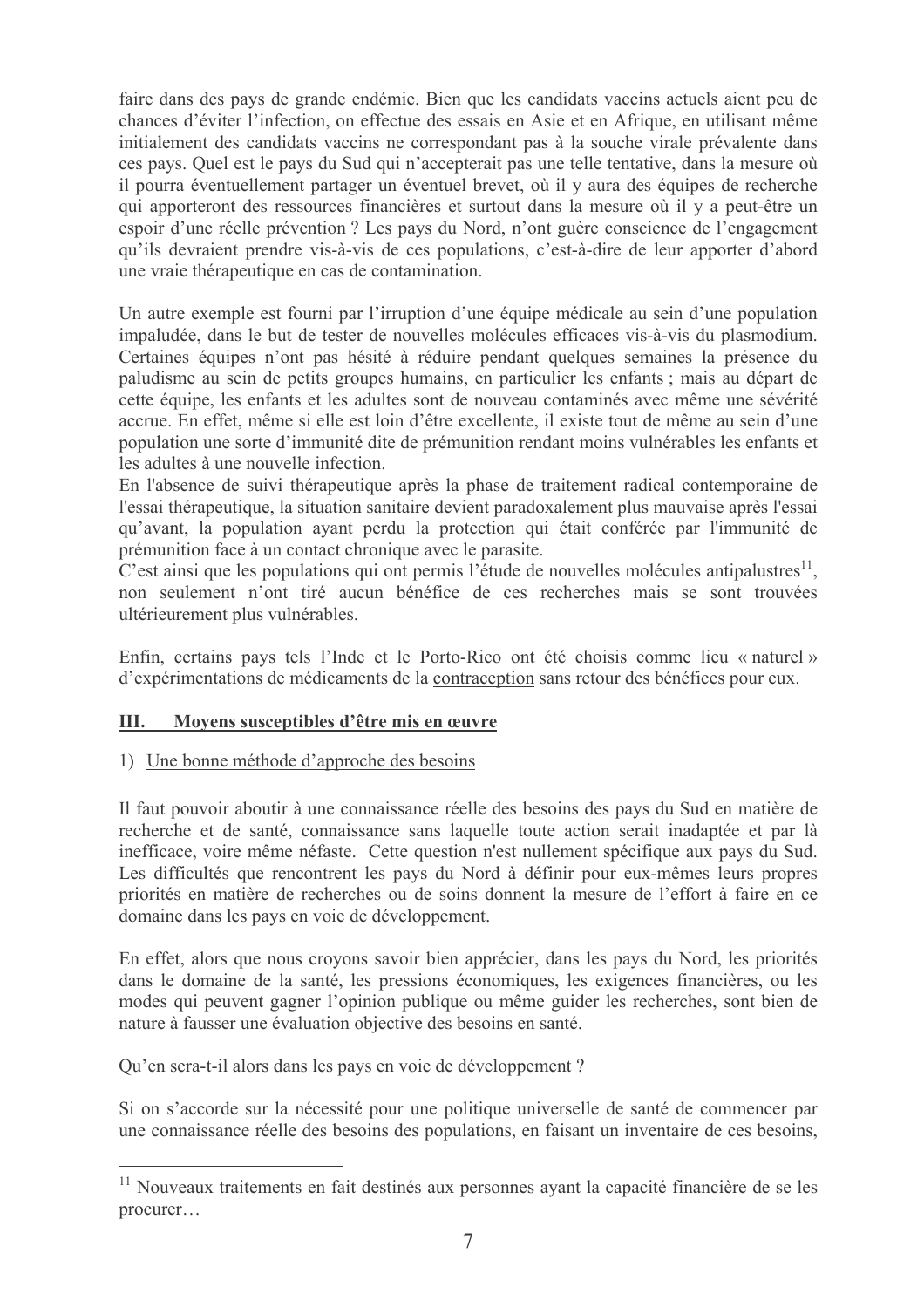pays par pays si ce n'est région par région, cela exige qu'au préalable on s'assure que cet inventaire ne sera pas fait à partir d'une conception, intéressée ou non, de ces besoins par les pays du Nord. D'autre part, cet inventaire devra résulter d'une méthode d'évaluation dont on devra, pays par pays, s'assurer de l'efficacité par la compétence et l'indépendance des organes chargés de la définir et de la mettre en œuvre.

Cette réflexion sur les méthodes d'inventaire des connaissances doit s'étendre à une meilleure définition des besoins de la population, en reconnaissant le cas échéant la distinction entre le besoin (réel ou exprimé) de la population et ses attentes. Une population pauvre (ou sa représentation gouvernementale...) peuvent ainsi vouloir privilégier le diagnostic et le traitement de pathologies à haute connotation scientifique au détriment de pathologies à forte composante médico-sociale et ressenties comme des "maladies de la misère". Ces dernières sont ressenties comme "humiliantes", par leur révélation d'une réalité inavouable... Au sein de cette dichotomie, le Sida est à la jonction entre ces deux représentations du monde mais oblige à prendre en compte à tout moment l'importance de la situation réelle<sup>12</sup>.

Ces considérations sont identiques quel que soit le niveau de richesse d'un pays. Afin de garantir son efficacité sur le terrain, l'aide apportée des pays du Nord devra savoir reconnaître  $\cos$  écueils ; il ne s'agit ni de faire l'aumône, ni de calquer de manière automatique et irréfléchie des éléments médicaux entièrement importés d'Occident. Le but est donc de rechercher une adéquation effective aux besoins de la population, en dépassant ce qui nous semblerait être ses besoins supposés, pour considérer ses besoins réels, malgré la complexité de cette évaluation

Les modes d'action de l'assistance venue des pays riches se font classiquement au nom d'une générosité (religieuse, scientifique, politique...), de notre perception des besoins de la bopulation, en fonction de nos intérêts propres (économiques ou stratégiques par exemple), ou enfin en partie selon un sentiment de culpabilité. Une réponse uniquement fondée sur un principe de charité destiné à des populations inconscientes de leur état et donc "reconnaissantes" de cette assistance n'est plus de mise dès lors que le droit à la santé apparaît et devient effectivement l'un des nouveaux Droits fondamentaux de l'Homme, même si ce droit est encore appréhendé de manière différente en fonction des contextes culturels, sociaux ou géographiques.

L'estimation de la prévalence des maladies, fonction de la pauvreté relative des pays, varie exalement de manière notable d'un pays à l'autre en fonction des difficultés de communication ou de l'absence totale d'information des populations. Ainsi l'attention médiatique portée au Sida (qui touche préférentiellement les forces vives, les femmes en âge de procréer, et se réfère à la sexualité), que l'on présente dès lors comme relevant d'une priorité absolue, ne doit pas faire oublier les ravages occasionnés par la tuberculose ou le paludisme, la dénutrition, la rougeole. Faut-il rappeler par exemple que le tétanos néonatal est une des principales causes de mortalité des pays pauvres, que des maladies chroniques  $\overline{1}$ comme le diabète ou l'hypertension artérielle posent les mêmes problèmes que dans les pays du Nord, et surtout que la mise au monde d'un enfant dans les pays du Sud s'accompagne d'une mortalité importante depuis longtemps à peu près disparue dans le Nord.

<sup>&</sup>lt;sup>12</sup> Évoquer par exemple un encouragement, apparemment rationnel au dépistage du VIH, alors qu'un traitement ne peut être proposé, reste bien insuffisant et peut être à l'origine d'une stigmatisation grave par une mise à l'écart des personnes infectées. Le résultat s'avérerait alors contraire au but poursuivi.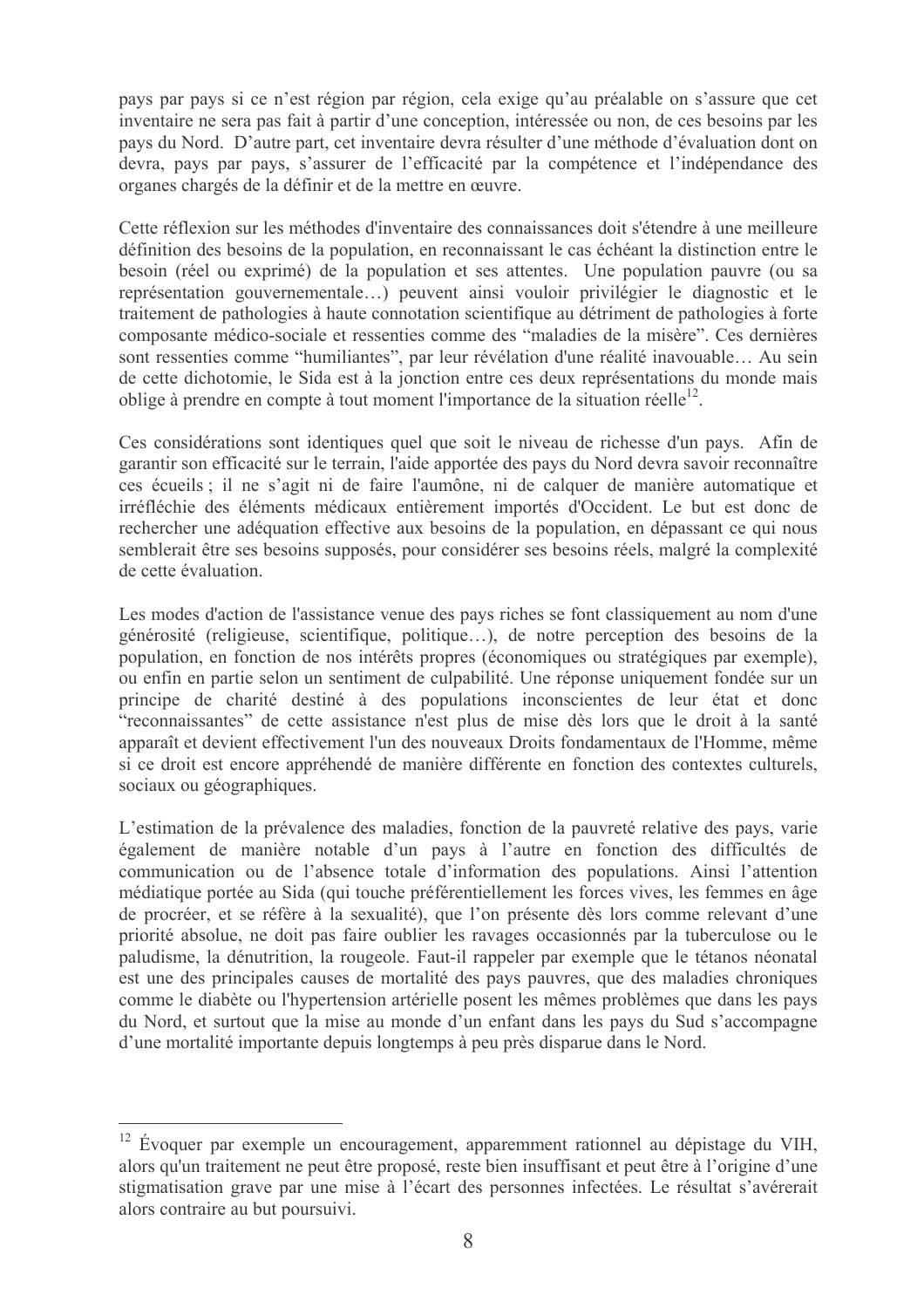Enfin, toute évaluation efficace des besoins doit s'accompagner également d'une évaluation des moyens. Toute politique de santé a un coût que ne peuvent ignorer les instances éthiques appelées à guider les choix politiques. Il est essentiel de faire prendre conscience aux  $8'$ populations concernées des besoins réels et des moyens financiers nécessaires pour y porter remède. Cette nécessité d'une évaluation a déjà été soulignée par le CCNE lorsque, dans son rapport 57 de 1998 $^{13}$ , il la considérait comme un préalable à toute politique de santé :

« l'approche éthique et l'approche économique dans le champ de la santé doivent être complémentaires. L'éthique suggère donc que dans un contexte de maîtrise des dépenses, on commence par dépenser ce qu'il faut pour se doter très rapidement des moyens de l'évaluation ».

#### 2) Une coopération dans la recherche

La question centrale du rapport Nord / Sud en matière de recherche médicale est la divergence massive des intérêts. Le Nord a intérêt à faire des essais peu coûteux sur de larges  $\alpha$ Bopulations ne bénéficiant d'aucune protection légale à propos de sujets pouvant ne concerner en rien les besoins de la santé publique des pays concernés. Le Sud n'a pas de moyen de pression pour favoriser une recherche strictement adaptée à ses besoins et n'a pas les moyens financiers de proposer des essais strictement adaptés au contexte local.

Dans son avis de 1993<sup>14</sup>, le CCNE avait évoqué plus particulièrement les garanties nécessaires à la dignité et à la sécurité des personnes se prêtant à des recherches d'intérêt général dans des projets de recherches biomédicales entre les équipes françaises et les équipes de pays en voie de développement économique. Afin de garantir l'éthique des recherches effectuées, ce rapport proposait de créer, du côté français, un "Comité consultatif français de protection des personnes se prêtant à la recherche biomédicale dans les pays en voie de développement, ou CCPPVD" qui "pourrait être constitué sous l'égide des départements ministériels en charge de la Santé, de la Recherche et de la Coopération. Ce Comité pourra solliciter l'avis du Comité consultatif national d'éthique français." Parallèlement, le CCNE proposait que les projets soient "également et indépendamment étudiés par un Comité d'éthique du pays ou de la région où doit se dérouler l'étude projetée". Enfin, une dernière recommandation, était qu'''une liste de ces Comités d'éthique locaux ou régionaux, ainsi que des Comités de défense des droits de l'homme existants, doit être établie, publiée, et remise à jour annuellement".

La nécessité d'un partenariat devait ainsi se manifester entre les autorités gouvernementales françaises et celles des pays des régions impliquées, concernant autant les études préalables ou les projets à soumettre à un Comité spécialisé à créer, que la réalisation des dits projets. Les comités d'éthique dont le CCNE souhaitait la création devraient à l'évidence présenter toutes les garanties d'indépendance à l'égard du politique, des puissances économiques nationales ou multinationales et des garanties de compétence de leurs membres.

Cet avis était accompagné d'un rapport rappelant la publication du Code de Nuremberg de 1947, l'article 10 de la Déclaration d'Helsinki en 1964 ou les directives de Manille de 1981. Traitant des problèmes propres à la recherche portant sur des communautés plutôt que sur des individus, il rappelait en particulier les procédures à encourager pour s'assurer d'un véritable consentement éclairé. L'avis s'efforcait ainsi de dégager des règles de bonne conduite dans

<sup>&</sup>lt;sup>13</sup> Rapport du CCNE N°57 (20 mars 1998): Progrès technique, santé et modèle de société : la dimension éthique des choix collectifs

 $^{14}$  La coopération dans le domaine de la recherche biomédicale entre équipes françaises et équipes de pays en voie de développement économique. Rapport  $N^{\circ}41$  - 17 décembre 1993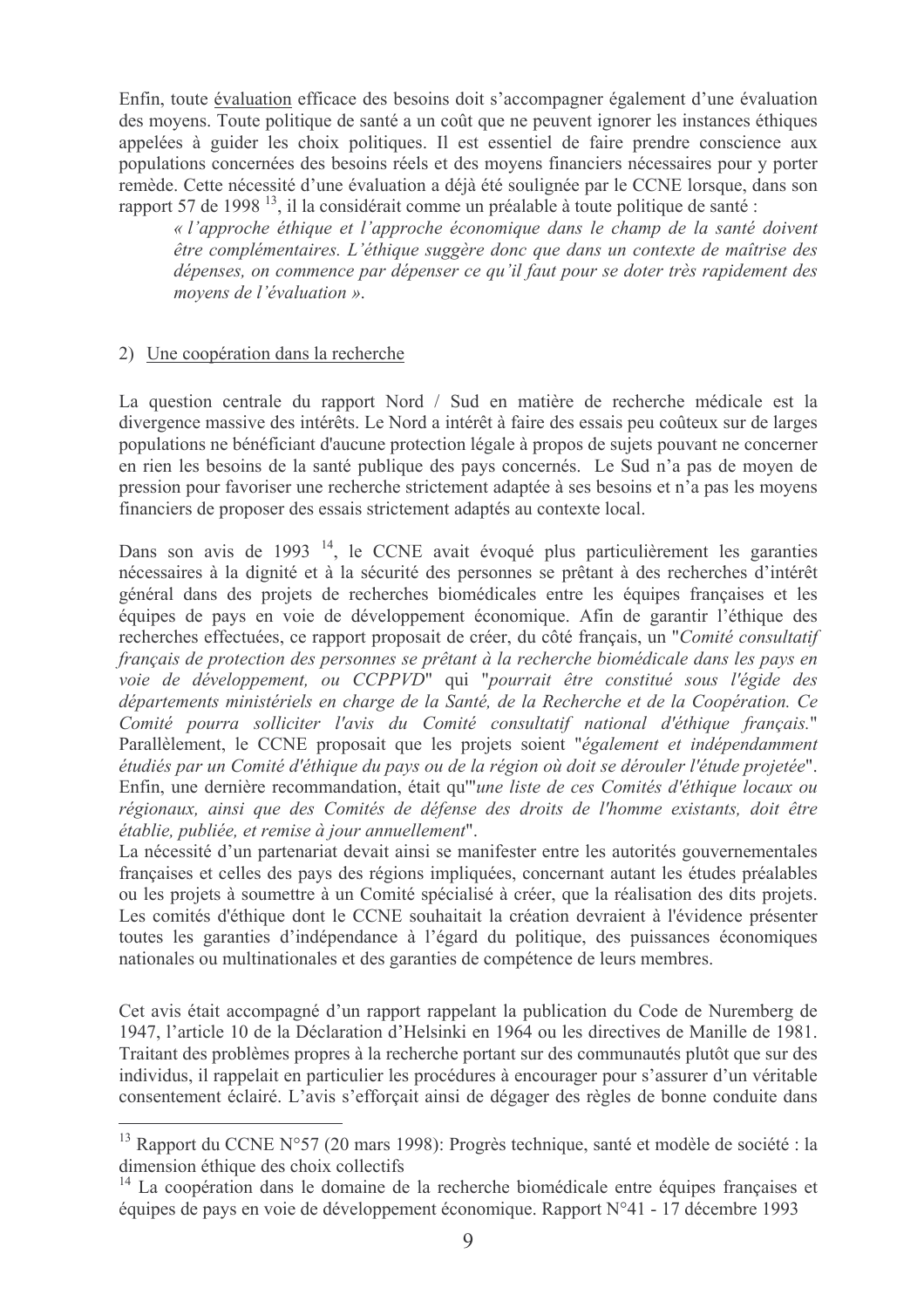l'élaboration de projets de coopération biomédicale avec les pays en voie de développement ; il n'a malheureusement été suivi à l'époque d'aucun effet... Cependant, on observera que la charte d'éthique de la recherche dans les pays en voie de développement adoptée par l'ANRS en mai 2002 <sup>15</sup> s'inspire fidèlement des principes alors énoncés par le CCNE.

Tout accord de coopération entre autorités gouvernementales doit faire l'objet d'une étude préalable permettant une identification des particularités sociales, politiques, religieuses ou culturelles. La création d'un Comité français spécialisé de protection des personnes, participant à une recherche dans le Sud, incluant des experts de l'OMS et des représentants des pays du Sud pourrait être envisagée. Cette dernière instance a d'ailleurs proposé des "lignes directrices opérationnelles pour les comités d'éthique chargés de l'évaluation de la recherche biomédicale" <sup>16</sup>. Cependant la notion de comité français spécialisé peut donner l'impression d'une vision réductrice des problèmes, et des protocoles des pays du Sud pourraient être soumis à des comités d'éthique des pays du Nord comme n'importe quel projet.

L'étude des projets par un Comité d'Ethique du pays ou de la région où doit s'effectuer la recherche est une nécessité. Sa création éventuelle et sa composition peuvent soulever de difficiles problèmes de pouvoir, de formation. Sa légitimité requiert autonomie, compétence et représentativité. Il doit dans tous les cas impliquer l'Etat lui-même.

Une instance médiatrice, tierce, qui n'a d'intérêt ni dans le Nord ni dans le Sud devrait pouvoir intervenir. Cette instance pourrait être amenée à rendre des arbitrages au mieux des besoins appréciés en toute indépendance. Des comités indépendants de suivi d'un protocole de recherche, comportant des experts du Nord et du Sud, pourraient constituer une instance utile de conseil, de recours ou de conciliation.

Comme dans le Nord, la responsabilisation et le niveau d'information des partenaires contribuent au respect et à la promotion des principes éthiques. La personne doit participer à la recherche et non en être l'objet. Les intérêts de la recherche ne sauraient en aucun cas prévaloir sur ceux de la personne qui s'y prête ou de sa communauté.

Aucune recherche qui ne s'accompagnerait pour la population d'un bénéfice ne devrait être envisagée ; il en est ainsi par exemple des études génétiques de populations. Un retour quelconque des bénéfices pour elles doit toujours pouvoir être envisagé ne laissant pas au seul Nord les bénéfices liés aux brevets éventuels. Les données génétiques issues des seuls pays du Sud doivent être considérés comme des ressources potentielles pour ces pays. De même, l'absence de risque ne permet pas de se considérer comme quitte en l'absence de bénéfice.

Les structures mises en place localement à l'occasion d'une recherche et adaptées à celles-ci doivent demeurer à la disposition du pays concerné. Le budget nécessaire au financement de la recherche devrait pouvoir être, au moins en partie, géré par une instance légitime du pays concerné.

Au terme d'une recherche avant démontré l'efficacité d'un traitement, celui-ci doit au moins être mis à la disposition des personnes ayant participé à l'essai thérapeutique. L'octroi de

<sup>&</sup>lt;sup>15</sup> Agence Nationale de Recherches sur le Sida (ANRS): Charte d'éthique de la recherche dans les pays en voie de développement.

<sup>&</sup>lt;sup>16</sup> Disponible sur http://www.who.int/tdr/publications/publications/pdf/ethicsfr.pdf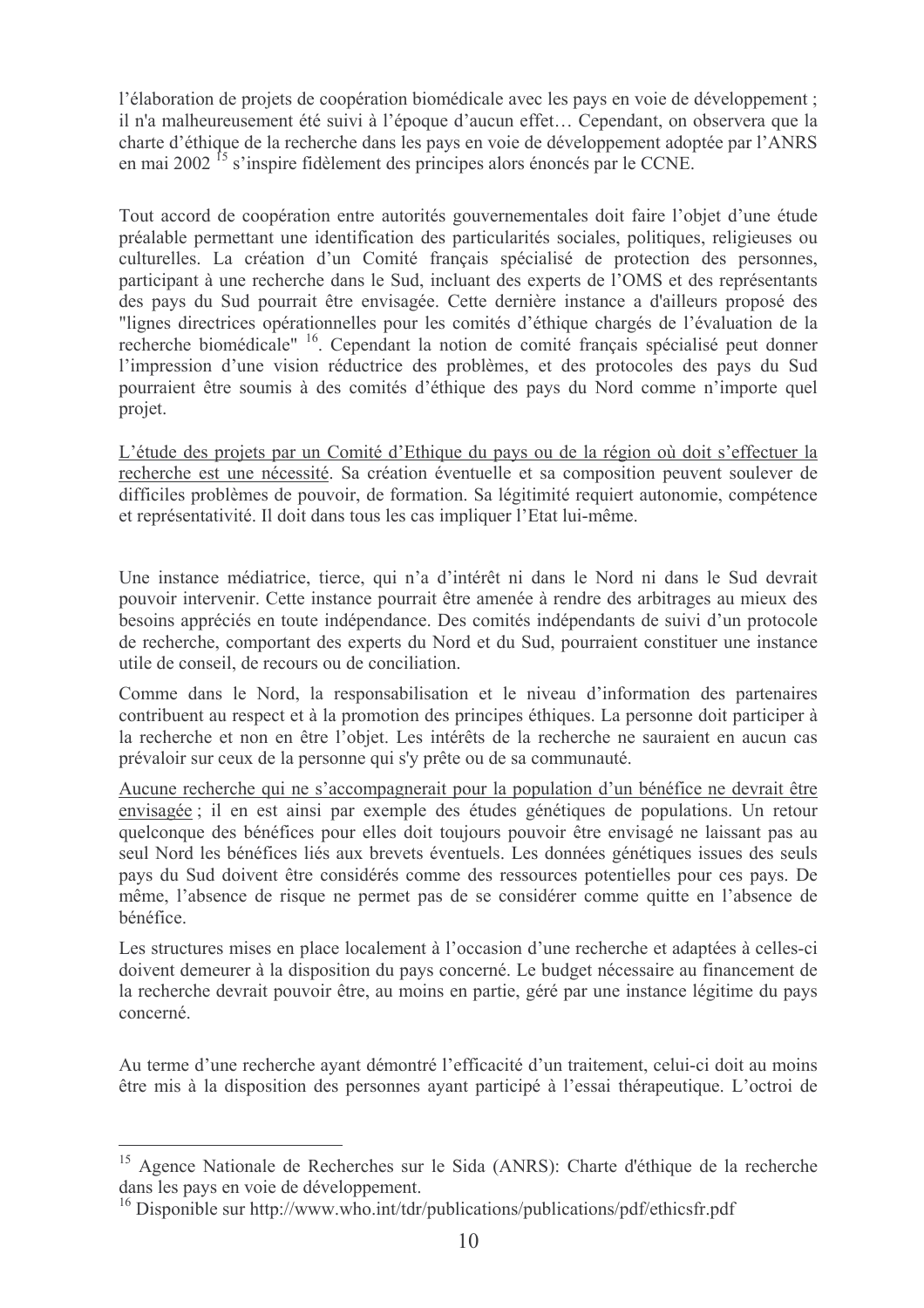$\cos(s)$  médicament(s) à une fraction plus large de la population concernée pose souvent des problèmes insurmontables.

L'un des problèmes majeurs des essais thérapeutiques dans les pays du Sud qui a suscité des débats passionnés est celui de l'évaluation du "meilleur traitement disponible" ou d'un traitement adapté aux ressources locales et plus encore celui de l'éventuelle utilisation d'un placebo dans le groupe témoin.

Il est illustré par les essais sur la transmission du virus du Sida de la mère à l'enfant, qui a été  $\alpha$ <sup>2</sup> considérablement réduite dans les pays du Nord par un traitement prolongé de la mère puis du nouveau-né par des médicaments antirétroviraux. Cette stratégie optimale étant très difficilement applicable à grande échelle dans les pays du Sud tant pour des raisons pratiques qu'économiques, des investigateurs ont considéré que des essais devraient être menés avec des schémas plus courts et plus simples, adaptés à la réalité locale. Cette démarche a été contestée par certains. Mais surtout afin de juger le degré de l'appréciation d'un effet "intermédiaire" de ces stratégies, la discussion éthique a porté sur la légitimité de soumettre le groupe témoin au meilleur traitement disponible dans le Nord ou à un placebo car le taux de transmission en l'absence de traitement varie considérablement d'une région à l'autre (en pratique avec écarts pouvant aller de 17 à 32%).

Certains ont considéré que cette pratique n'est pas contraire à l'éthique car nécessaire pour obtenir des conclusions valides permettant un important bénéfice collectif dans un pays où l'absence de traitement est la règle. En effet, ces traitements courts, plus aisément applicables en Afrique, n'ont pas l'ambition de réduire le taux de transmission de manière aussi drastique que les modalités thérapeutiques appliquées tant à la mère qu'à l'enfant dans les pays du Nord. Or cette efficacité intermédiaire ne peut être appréciée que par rapport au taux de transmission observé en l'absence de traitement.

De fait, la dernière version de la Déclaration d'Helsinki<sup>17</sup> dans son paragraphe 29 modifie l'utilisation des placebos dans les essais cliniques:

"Les avantages, les risques, les contraintes et l'efficacité d'une nouvelle méthode doivent être évalués par comparaison avec les meilleures méthodes diagnostiques, thérapeutiques ou de prévention en usage <sup>18</sup>. Cela n'exclut ni le recours au placebo ni l'absence d'intervention dans les études pour lesquelles il n'existe pas de méthode diagnostique, thérapeutique ou de prévention éprouvée."

La distinction potentielle entre "meilleur traitement disponible" et "meilleur traitement en usage" pour le groupe témoin, qui a été très débattue à l'OMS, prend une résonance toute particulière pour un pays en voie de développement puisque l'on pourrait sans cynisme remarquer que le "meilleur traitement en usage" est, hélas, bien souvent représenté par une absence de traitement...

Sur cette question, en particulier, le CCNE rejoint les recommandations récemment publiées du Groupe Européen d'Ethique<sup>19</sup> qui indiquait:

<sup>&</sup>lt;sup>17</sup> adoptée en octobre 2000  $\dot{a}$  Edimbourg, disponible sur. http://www.wma.net/e/ethicsunit/helsinki.htm

<sup>&</sup>lt;sup>18</sup> souligné par nous

<sup>&</sup>lt;sup>19</sup> Avis n° 17 "Aspects éthiques de la recherche clinique dans les pays en développement", groupe européen d'éthique des sciences et des nouvelles technologies auprès de la commission européenne, 4 février 2003, disponible sur: http://europa.eu.int/comm/european group ethics/avis3 fr.htm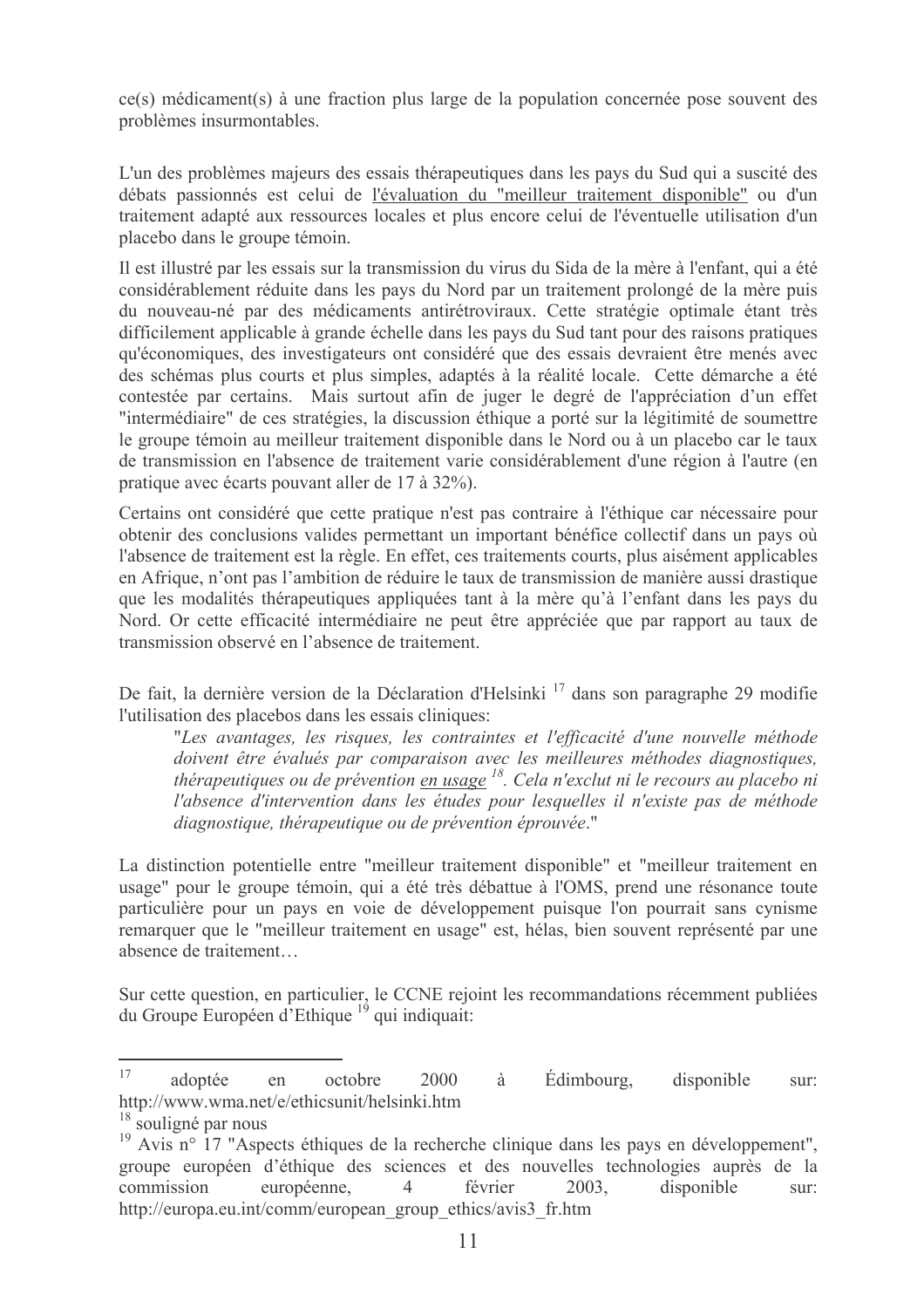"Concernant l'utilisation de placebo dans les essais cliniques, le Groupe considère que les mêmes règles doivent en principe s'appliquer dans les pays en voie de développement que dans les pays industrialisés. Toute exception à ce principe doit être justifiée et cette justification doit être clairement démontrée dans le protocole de recherche, soumis à l'accord des comités d'éthique et approuvé notamment par le comité local."

Ainsi, deux attitudes en recherche clinique et traitement s'opposent radicalement:

- soit un respect de standards de soin et de recherche selon le niveau scientifique d'un pays du Nord:
- soit une "adaptation" de la recherche en fonction des réalités et des exigences du terrain.

Ces positions sont cependant toutes deux sujettes à critique, la première bafouant l'universalisme éthique mais recoupant des normes qui deviennent contre-productives pour les pays pauvres, tandis que l'aspect utilitariste, économique et opportuniste de la seconde bafoue la vision Kantienne du respect des finalités pour privilégier les moyens. La réflexion éthique nous invite à dépasser ces clivages en ayant pour objectif majeur le respect des droits des personnes et de leur communauté, sans dogmatisme ni relativisme culturel qui se traduiraient par des excès.

L'adoption de critères de jugement analogues dans le Nord et dans le Sud devrait constituer un objectif central.

Pour aider à cette démarche « égalitaire », la promulgation de lois relatives à la protection des personnes qui se prêtent à des recherches biomédicales est peut-être un passage obligé. La promotion d'autorités indépendantes essentielles pour garantir le respect de l'éthique devra pouvoir être associée à une préservation des modèles sociaux du pays. La discussion des légitimités respectives des différentes instances, des élites, du peuple, et de leurs rapports avec les agents et les garants du pouvoir du pays représente une partie non négligeable des questions éthiques à traiter.

Généraliser des protocoles de recherche à bénéfices réciproques en rétablissant, dans une démarche éthique, par une volonté politique l'égalité entre les partenaires concernés, populations vulnérables d'un côté, laboratoire de recherches au pouvoir économique parfois considérable d'autre part, n'est peut-être pas un objectif utopique. Il s'agit de pouvoir passer du stade de la coopération à celui de la collaboration, du partenariat, en s'inscrivant dans une relation de respect et de tolérance mutuels, garante de stabilité pour le long terme. La recherche d'un tel partenariat favorisant l'émergence d'un "cercle vertueux" peut également se décliner dans la formation des écoles doctorales où les doctorants pourraient se voir proposer des formations universitaires pertinentes pour les deux acteurs.

Un tel "engagement éthique" en termes de formation pourrait constituer un exemple pour le partage équitable et la juste rétribution d'autres richesses comme l'écologie, l'agronomie ou la préservation de la biodiversité.

Enfin un protocole de recherche qui ne prendrait en compte ni le suivi de l'essai, ni surtout la mise à disposition du traitement au long cours validé par cet essai, pour les personnes y ayant participé, serait foncièrement inéthique. Un essai thérapeutique de courte durée pour une maladie chronique constitue une violence de fait.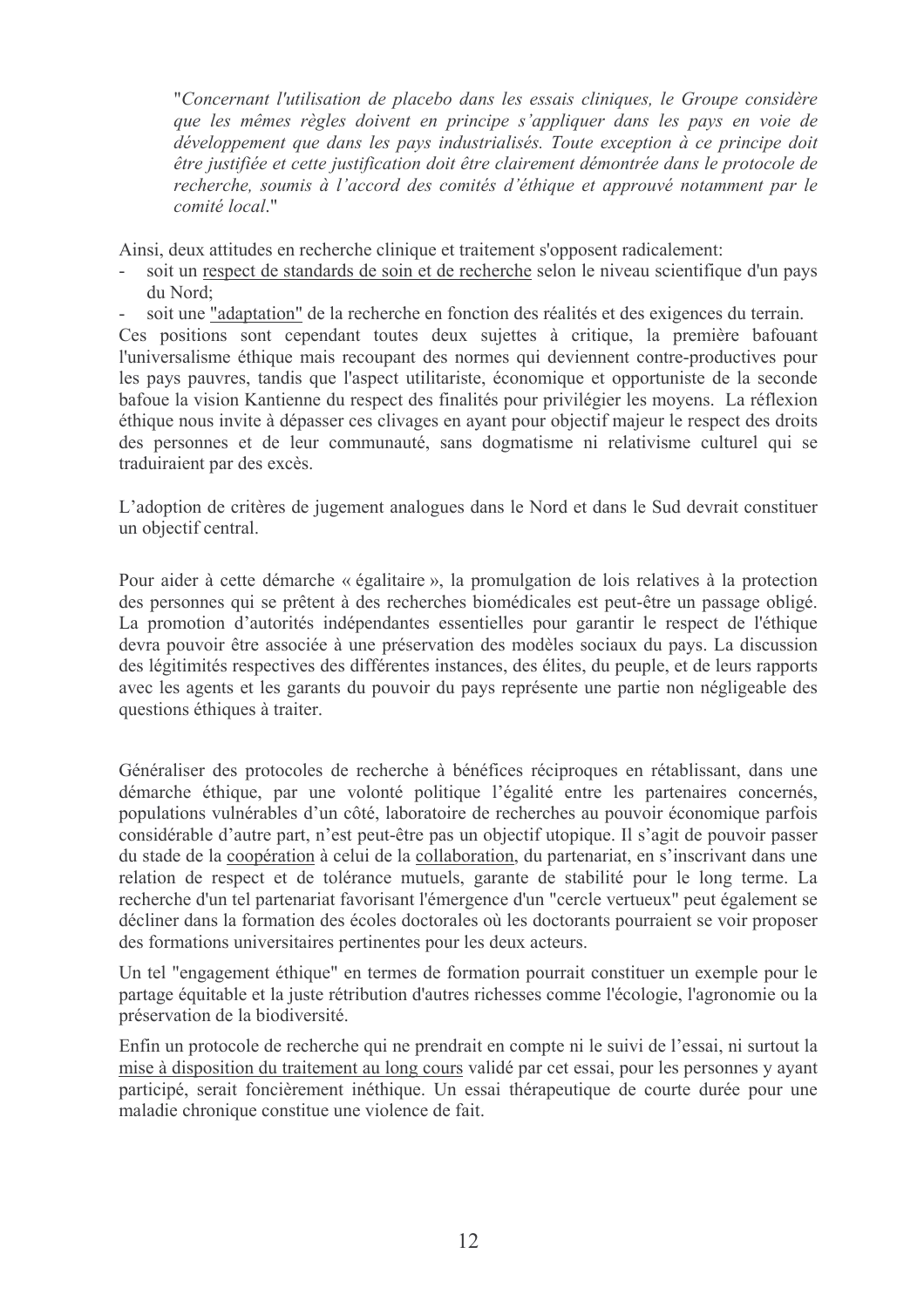#### 3) Pour une politique d'accès aux médicaments et aux vaccins; le problème des brevets

Le forum de Porto Alegre a mis en évidence un constat : 72 % de la population mondiale vit dans les pays en voie de développement qui représentent 7 % de la vente de médicaments ; 1/3 de l'humanité n'a pas accès aux médicaments et dans certains pays d'Afrique et d'Asie, ce taux dépasse 50 %. On peut s'interroger sur la politique des grands laboratoires pharmaceutiques qui délaissent la recherche sur les maladies touchant ces pays<sup>20</sup>. Cette Conférence de Porto Alegre a souligné les entraves apportées par l'Organisation Mondiale du Commerce à la production de médicaments génériques, dans la mesure où elle impose aux pays qui veulent y adhérer la ratification d'un traité sur la propriété intellectuelle qui englobe les brevets alors que  $99\%$  des brevets mondiaux appartiennent à des personnes ou des entreprises des pays riches.

Au sommet de l'OMC à Doha (Qatar) avait été reconnue la possibilité de « casser » un brevet en cas d'urgence sanitaire comme pour la pandémie du sida en Afrique. Le représentant d'une association brésilienne de lutte contre le sida évoquant cette possibilité, déclarait qu'il ne s'agissait pas de conquérir un médicament mais d'obtenir le droit de base de continuer à vivre

A cet effet, il convient de se référer à la liste dressée par l'OMS remise opportunément à jour tous les 2 ans pour définir quels médicaments sont nécessaires à la préservation de la vie et faire de l'accès à ces médicaments un droit fondamental, ce qui pourrait empêcher certaines molécules d'être brevetées sans droit d'accès spécifique pour les pays du Sud (licence obligatoire). Le principe de la licence obligatoire est prévu dans l'accord sur les Aspects des droits de propriété intellectuelle relatifs au commerce (ADPIC) de l'OMC. Cette disposition permet aux autorités d'un pays d'octroyer une licence de fabrication d'un médicament de marque à un fabricant de médicaments génériques, si elles estiment que c'est dans l'intérêt de la santé publique, notamment lorsqu'il y a urgence, comme dans le cas de l'épidémie du Sida

Si l'on peut se réjouir de voir les Etats-Unis suspendre leur pression commerciale sur le gouvernement sud-africain, qui avait fait part de son intention de produire des médicaments génériques contre le sida, l'on peut s'étonner, en revanche, et s'inquiéter de voir le Kenya qui fut l'un des premiers pays africains à adopter une loi autorisant l'importation de médicaments génériques contre le sida, bloquer désormais l'entrée des génériques, qui ne peuvent plus désormais être importés que par le détenteur du brevet avec son consentement exprès. condition dont on admettra qu'elle est difficile à remplir quand on connaît l'hostilité des grands laboratoires pharmaceutiques face à cette pratique. On soulignera simplement que cet amendement à la loi d'autorisation d'importation des médicaments génériques a été pris au détriment des 2,5 millions de malades kenyans.

On peut toutefois espérer que l'issue du procès intenté à Pretoria par 39 firmes pharmaceutiques contre l'Afrique du Sud, qui s'est terminé par un abandon pur et simple de leur demande par les Compagnies Pharmaceutiques, pourrait augurer d'une meilleure prise de conscience de leurs responsabilités par ces compagnies elles-mêmes. Il est vrai qu'on a pu

 $^{20}$  entre 1979 et 2002, seules 1 % des nouvelles molécules à la source de médicaments concernent les maladies tropicales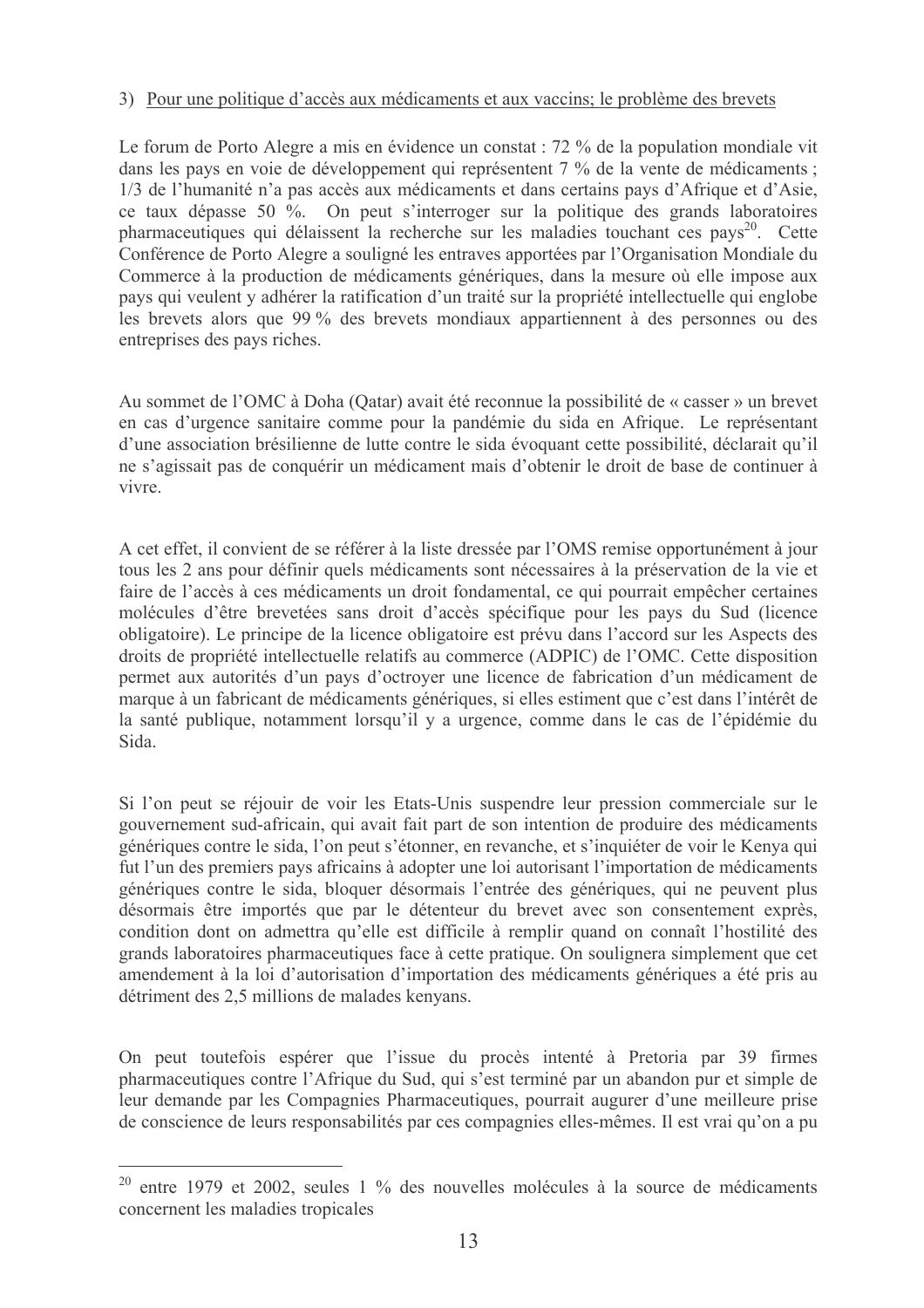estimer que ce retrait de leur part était le résultat d'une appréciation plus réaliste de leur propre intérêt. Ne risquaient-elles pas, au cours du procès, de se voir obligées d'expliquer leur politique tarifaire dont elles entendaient garder le secret, celle-ci étant négociée pays par pays et dépendant du rapport de force internationale, obligées aussi de s'expliquer sur les sources de financement de la recherche sur le sida. Elles s'exposent à ce qu'apparaisse par exemple la part considérable de la recherche menée au sein d'organismes publics, alors que beaucoup des molécules mises en vente sont développées au sein d'organismes publics puis transmises aux firmes sous licence d'exploitation exclusive ...

Quoi qu'il en soit, la crise sanitaire mondiale a conduit à ce que, comme on a pu l'écrire, un verrou a sauté à Pretoria. Mais un premier verrou seulement puisque demeure entier le problème posé par les maladies non infectieuses.

S'il est bon que le problème de l'accès au médicament ait été mis à l'ordre du jour de la récente conférence du G8, on ne peut que déplorer que "le plan d'action sur la santé marquant un recul indiscutable ait abandonné toute référence à l'accord de Doha

Les accords récents intervenus le 30 août 2003 à Cancun marquent à l'évidence une progression dans la libéralisation de la circulation des médicaments génériques mais il reste à espérer que les procédures mises en place ne constituent pas un obstacle diriment à l'effectivité de ces accords.

Les droits sur la propriété intellectuelle pourraient ainsi être aménagés de manière à défendre le droit des pays à protéger leur santé publique. La Déclaration sur les Aspects des Droits de Propriété Intellectuelle qui touchent au Commerce (ADPIC) signée en 1994 dans le cadre de l'OMC précise que "selon les règles de l'OMS, aucun pays ne devrait être empêché de prendre des mesures pour la protection de la vie ou de la santé humaine". A la recherche d'un dispositif permettant d'établir un compromis entre les nécessités des urgences sanitaires et du financement de la recherche, l'Union européenne a récemment proposé une coopération entre OMS et OMC. Une telle action commune alliant expertise médicale et réalités économiques permettrait de mettre un terme aux blocages individuels<sup>21</sup>.

C'est à ce prix seulement que pourra se généraliser une pratique concertée et efficace de recours aux licences obligatoires et d'approvisionnement en médicaments génériques.

En matière de brevets, la jurisprudence européenne tend à porter d'emblée un jugement sur la validité apparente de la revendication, et donc à s'assurer de sa pertinence. A l'inverse, la pratique de l'Office américain des brevets garantit essentiellement l'originalité des travaux de l'invention, c'est-à-dire la non existence de travaux antérieurs, mais ne se prononce pas sur la validité ou l'extension des revendications qui en sont déduites, laissant ainsi d'éventuels arbitrages à la compétence des tribunaux lorsque le brevet fait l'objet de contestations. Il en résulte une fréquente inflation des revendications, les inventeurs cherchant à protéger *a priori* (et à tout hasard) des inventions *éventuellement* susceptibles de découler ultérieurement de la

<sup>&</sup>lt;sup>21</sup> "Accès aux médicaments : l'Europe en première ligne; Pascal Lamy : Le Monde 23 janvier  $2003"$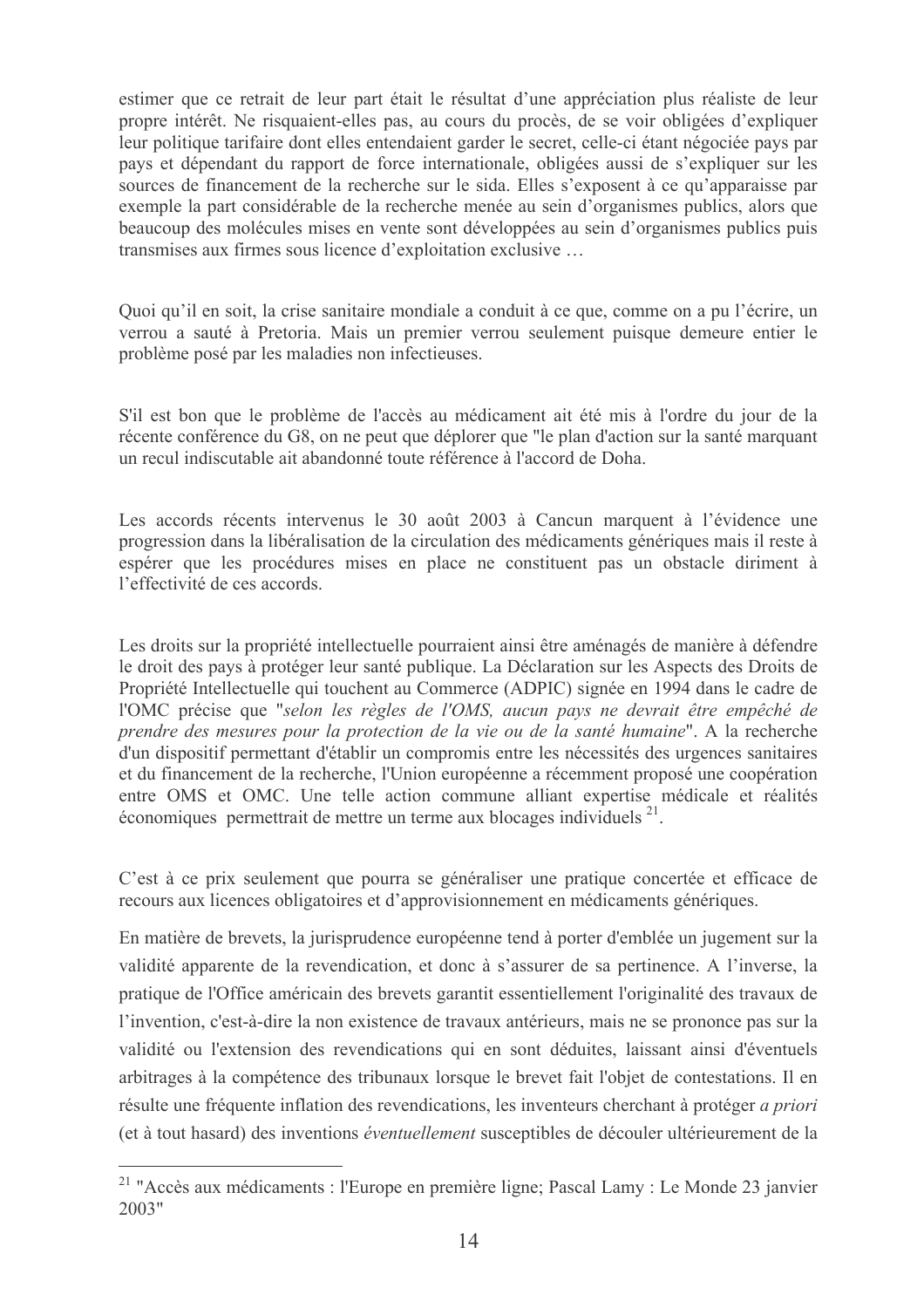première ("prime à la première invention"). L'interprétation des critères de brevetabilité pour les séquences d'ADN par exemple est généralement très favorable à l'inventeur, et peut conduire à des situations contreproductives pour l'innovation et les coûts de santé<sup>22</sup>.

La tradition des pays européens et l'intérêt des pays émergents rend souhaitable un examen préalable plus rigoureux de la légitimité des revendications, pour éviter que la contestation en justice ne devienne la seule voie de recours, généralement onéreuse, contre les brevets abusifs. En conséquence, le CCNE recommande que le gouvernement intervienne auprès de la CE et de l'Office européen des brevets en vue de renforcer cette tradition dans l'attribution des brevets européens, et recoure, le cas échéant et pour les découvertes ayant un impact en santé publique, aux procédures prévues par la loi (fixation de prix d'accessibilité ou cession de licences d'office ou obligatoires).

Une initiative de scientifiques français visant à négocier avec des syndicats professionnels les droits d'utilisation de médicaments orphelins, ou de médicaments conventionnels en vue du traitement de maladies orphelines, devrait également être encouragée.

### IV Principaux obstacles (réels ou présumés) au changement

1) L'insuffisance des infrastructures dans les pays du Sud

Il faut avant tout veiller à ce qu'une recherche ne serve pas de substitut à un déficit d'action de santé publique.

Comment poser la question centrale de l'accès aux thérapeutiques sophistiquées avant la prise en charge des problèmes de base que peut poser la santé publique ? Faut-il résoudre en particulier le problème patent des infrastructures insuffisantes avant l'accès aux médicaments sophistiqués? L'insuffisance des moyens mis au service de la santé s'accompagne le plus souvent d'une centralisation excessive des infrastructures, inconvénient auquel s'ajoutent l'éloignement de certains centres d'habitation et les difficultés de communication.

De la même façon qu'une politique respectant l'environnement et l'hygiène aide à l'amélioration de la santé d'une population concernée, une politique de communication et de développement de structures sanitaires locales appropriées s'avère indispensable. Il ne saurait être question de vouloir étendre à tous les territoires concernés les moyens de diagnostic et de traitement les plus sophistiqués. Une réponse partielle peut être trouvée aux problèmes ainsi posés par la centralisation et l'éloignement, par le recours à la télé-médecine, telle qu'elle commence à être proposée. Mais un tel recours exige, de la part de celui qui est appelé à transmettre depuis le terrain, des éléments de formation suffisants et adaptés.

Quoiqu'il en soit, la réelle insuffisance des infrastructures ne doit en aucun cas constituer un préalable incitant à refuser un accès à des soins adaptés. Ce n'est pas en multipliant les infrastructures qu'une vraie solution peut surgir. C'est plutôt en augmentant la qualité de l'existant, la qualité des soins, de la gestion et du respect des personnes, et surtout en

<sup>&</sup>lt;sup>22</sup> voir notamment « The ethics of patenting  $DNA$  – The Nuffield Council of Bioethics ». Disponible sur http://www.nuffieldbioethics.org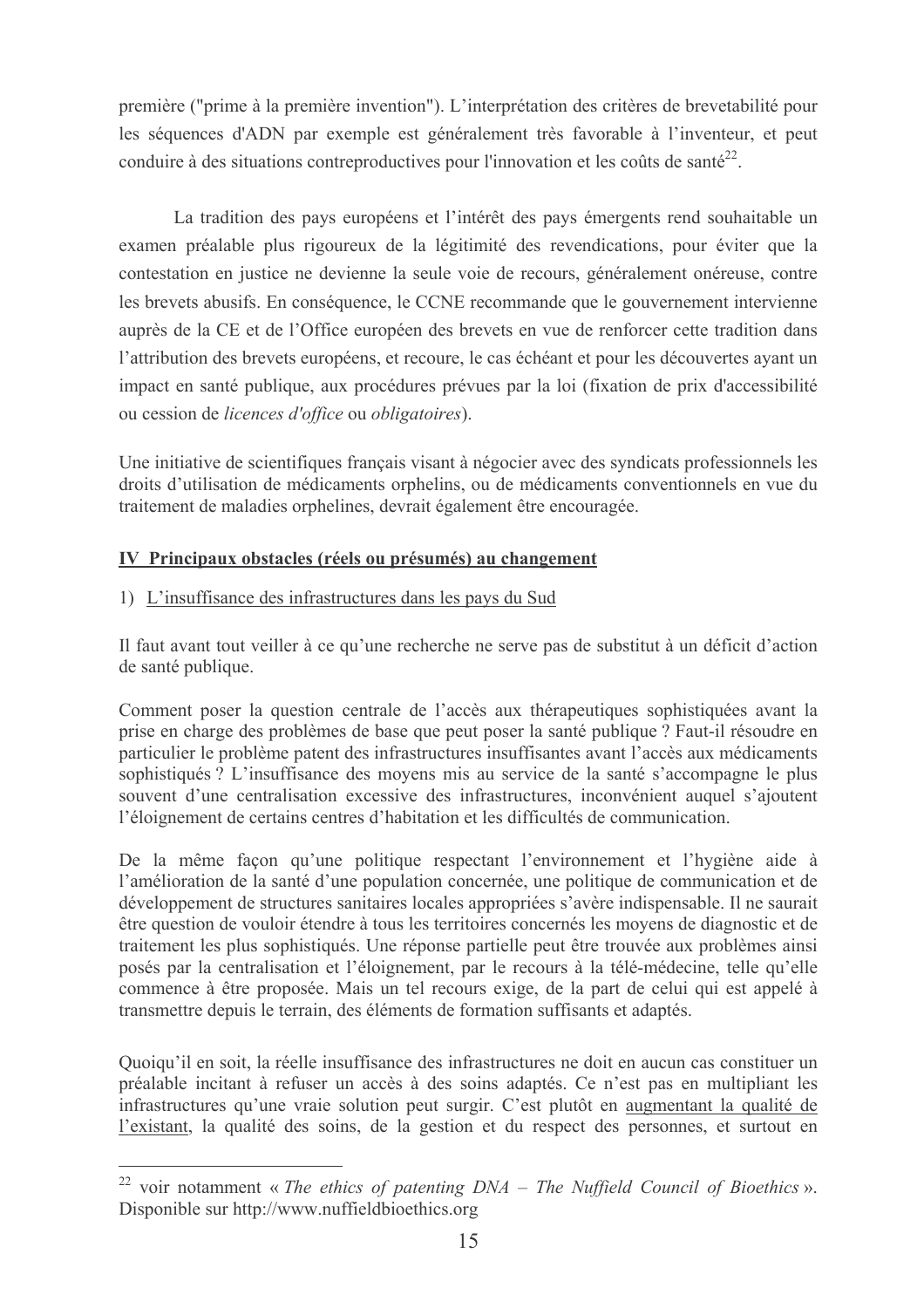favorisant un système de soins intégré qui dépasse le clivage excessif entre soins de santé primaire et structure hospitalière que l'accès aux soins sera amélioré.

# 2) Difficultés de transfert de technologie

Le progrès enregistré dans la technologie ne fait qu'accroître l'inégalité d'accès au traitement au détriment des pays du Sud.

Le coût accru de maintenance des appareils médicaux exige une formation de spécialiste de plus en plus difficile à financer ; l'usage du matériel traditionnel tend à disparaître en faveur d'un matériel à usage unique, les fabricants répondant ainsi à la loi du marché en même temps que du profit. Ces nouveaux matériels correspondent parfois au principe de précaution poussé à l'extrême. La question se pose néanmoins de savoir s'il est nécessaire d'abandonner pour autant tout recours au matériel traditionnel financièrement plus accessible et par là même plus facilement à la portée des pays du Sud.

Le savoir et la réalisation d'une médecine d'images est infiniment plus difficile à transférer qu'une médecine clinique : les échographes sont de plus en plus coûteux et la formation sophistiquée des médecins du Sud dans le Nord ne permet plus, au retour de ceux-ci dans leur pays, d'avoir une activité efficace. Il en est de même pour des activités aussi banales que la transfusion : les exigences sécuritaires en matière de transfusion dans notre pays rendent à peu près impossible leur application dans les pays du Sud et par là-même inadaptée la formation de spécialistes de ces pays au sein de centres transfusionnels d'un pays du Nord.

Quoi qu'il en soit, on retiendra la nécessité d'un transfert approprié aux réalités locales d'une technologie correspondant aux besoins et aux possibilités en même temps que l'on favorisera la formation des utilisateurs de ce matériel. Les pays du Sud de l'espace francophone demandent que, par une politique plus ouverte des visas, soient favorisés les stages de formation dans les pays du Nord de ce même espace. Toute politique plus systématique encore de jumelage d'unités de soins des pays du Nord avec les unités des pays en voie de développement, est à encourager tant pour aider au transfert des technologies que pour la formation des équipes médicales et techniques appelées à bénéficier de ce transfert.

Un dernier point concerne la question de la « verticalisation » des programmes d'aide. Leur segmentation verticale excessive ne prend pas en compte en effet la nécessité de la prise en charge de l'ensemble d'une personne. Un programme sida destiné aux femmes enceintes indifférent aux conditions même de l'accouchement finit par manquer son but.

#### 3) La précarité

L'ambiguïté sur l'accès à tel ou tel médicament dans un contexte généralisé de précarité, constitue dans les pays du Sud un obstacle réel. Même dans le Nord les situations offertes aux plus démunis ne sont pas en accord avec les investissements en matière de recherche médicale et de santé publique.

En outre, la santé dépend de la satisfaction de besoins élémentaires comme l'accès à l'eau ou à des conditions nutritionnelles suffisantes<sup>23</sup>. L'une des contributions à un système de santé efficient pourrait être la prise en compte de telles mesures simples, mais l'impact politique et

<sup>&</sup>lt;sup>23</sup> Il est à cet égard par exemple particulièrement préoccupant de noter la régression voire la disparition de l'allaitement maternel dans les pays où l'infection VIH est importante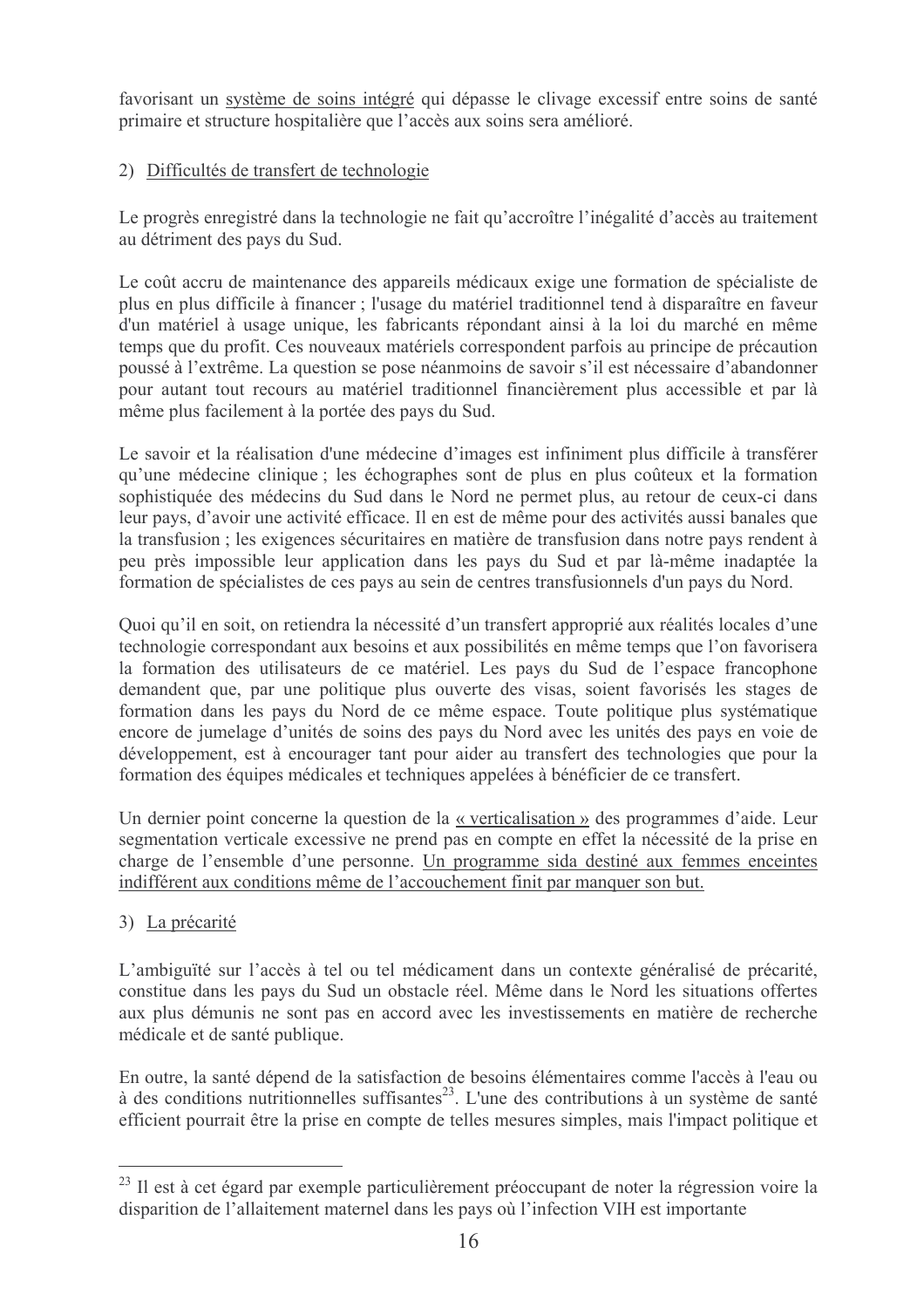$s$  psychologique du "droit aux soins de santé" (reconnu en tant que Droit fondamental) impose la reconnaissance d'actions sanitaires spécifiques.

De fait, l'une des réponses à la précarité serait de promouvoir un accès équitable (plus qu'une hypothétique "égalité") aux services de santé. Nous sommes en présence de l'émergence politique d'un nouveau paradigme, étant entendu qu'un développement durable nécessite d'accorder une priorité à la santé  $24$ .

### 4) L'observance

La mauvaise observance de traitement par les malades des pays du Sud est souvent mise en avant. Elle résulte en fait d'une information insuffisante. Il est frappant de constater que de récentes études sur le traitement du Sida ont montré que la compliance des malades en Afrique est rigoureusement superposable voire supérieure à celle qu'on observe dans le Nord. Il faut se garder ainsi de mettre en exergue des différences de comportements entre le Sud et le Nord. On sait par exemple que dans le Nord la compliance pour des médicaments de l'hypertension ou du diabète n'est que de  $60\%$ !

### $5)$  Le problème des maladies chroniques

Les récentes et louables initiatives européennes ou mondiales visant à réduire l'inégalité d'accès aux soins portent sur les maladies transmissibles et tout particulièrement le sida, la tuberculose et le paludisme  $^{25}$ . Il ne faudrait pas pour autant négliger les maladies chroniques telles que le diabète ou l'hypertension auxquelles les pays du Sud payent un lourd tribut et bour lesquelles les traitements de longue durée nécessaires ne correspondent souvent pas aux conceptions locales habituelles.

Tous les obstacles ci-dessus recensés ne doivent en aucun cas constituer un alibi pour se dédouaner, et pour centrer exclusivement ou essentiellement le problème de l'accès aux soins sur la prévention. Si l'on doit certes dans un premier temps adapter les soins aux ressources limitées dans les pays en voie de développement, cela ne saurait constituer qu'une étape dans une démarche qui ne devrait jamais cesser de s'efforcer de répondre aux exigences d'un universalisme éthique.

De même, adapter la recherche aux ressources limitées des pays émergents, pourrait conduire à ce qu'on leur applique à priori des critères de jugements différents de ceux des pays du Nord, ce qui est difficilement admissible.

<sup>&</sup>lt;sup>24</sup> "La coopération dans le secteur de la santé avec les pays en voie de développement": Rapport du Haut Conseil de la Coopération Internationale au Premier Ministre. Disponible sur:<br>http://www.ladocumentationfrancaise.fr/cgi-

bin/brp/telestats.cgi?brp\_ref=024000459&brp\_file=0000.pdf

 $^{25}$  Ainsi, le 6e programme-cadre de la Commission Européenne a engagé un partenariat à long terme avec les pays en développement destiné à lutter contre ces trois pathologies, regroupées sous l'appellation de "maladies liées à la pauvreté. Ce "partenariat des pays européens et en développement sur les essais cliniques" (European and Developing Countries Clinical Trials Partnership, EDCTP) comportera un financement de 600 millions d'euros, avec des contributions égales de la Communauté européenne, des pays participants et de l'industrie"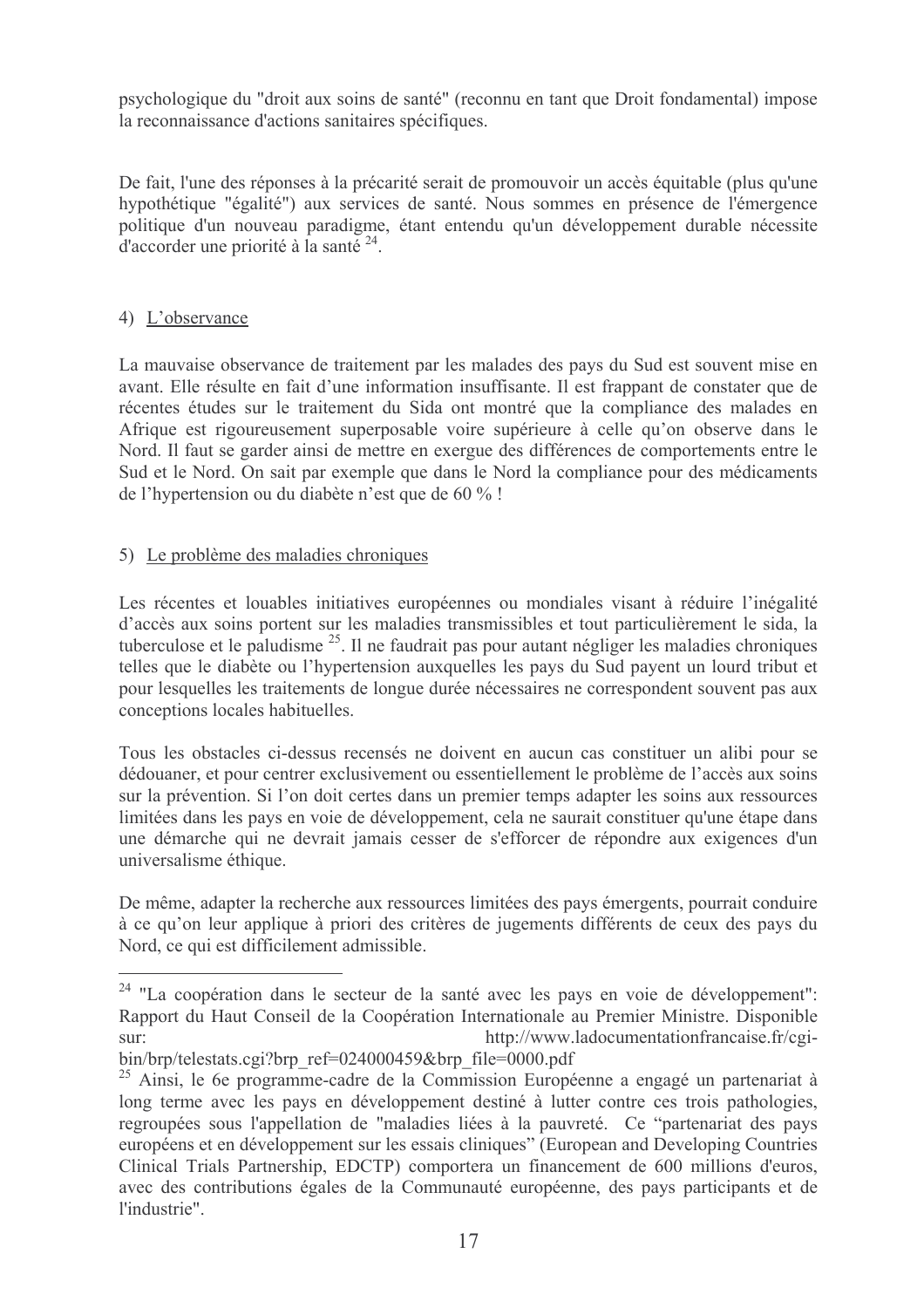# V Les problèmes liés à des spécificités culturelles

# 1) Remarque préliminaire

Si l'environnement culturel est ici plus encore à prendre en considération, car il peut solutions appropriées différentes d'un pays ou d'un continent à l'autre, on ne saurait pour autant être moins attentif au respect de la dignité de la personne ou du groupe. Tel est donc l'esprit qui doit présider à toute réflexion sur l'inégalité vécue à l'échelle mondiale dans le domaine de la santé.

Selon les modes de communication habituels de la culture (l'Art, la Science ou la Prière), elle a pu être accusée de ne pas être un facteur intégrateur: "la culture n'unit pas. Elle identifie, donc elle divise autant qu'elle rassemble. Le mot est ambigu"  $^{26}$ . La prise en compte des spécificités culturelles doit éventuellement conduire, lorsqu'elles sont compatibles avec les exigences de la santé, à des adaptations des solutions les plus généralement admises. En effet, bien comprises et bien utilisées, ces spécificités loin d'être un obstacle à l'accès aux soins, peuvent devenir un facteur d'accompagnement et de réussite de toute action sanitaire.

Ainsi, une vision différente de la famille, l'influence sur le comportement individuel du eroupe ou du village sont à prendre en considération comme doit être respecté le rôle des autorités coutumières ou religieuses ou celui de toute autre autorité naturelle reconnue, l'ensemble constituant un facteur de stabilité sociologique.

# 2) Consentement éclairé

Tout protocole de recherche exige à l'évidence un consentement éclairé de toute personne qui s'y prête, aussi bien à titre individuel ou qu'au sein d'un groupe de populations.

Cependant la notion de consentement libre et éclairé doit s'apprécier en fonction des bopulations auxquelles la recherche s'adresse. Doit être pris en effet en considération le taux d'alphabétisation ou d'autonomie de décision au sein de la famille, du groupe ou du clan, si  $\alpha$  e n'est du village. Tout protocole de recherche doit tenir compte de ces réalités et exige en  $\overline{\text{conséquence}}$  une étude préalable et un accompagnement par une recherche sociologique (sciences humaines) avant toute démarche d'ordre médical ou scientifique.

Le poids de la disparité économique et de l'insuffisance de formation préalable peut être  $\overline{1}$ considérable et en ce domaine, ne pas y remédier serait répréhensible. Obtenir un  $\alpha$ consentement en échange d'une compensation pécuniaire, même modeste, ou d'une gratuité d'autres soins, est une pratique non exceptionnelle mais condamnable.

Comment contrôler l'existence réelle d'un consentement éclairé ? On connaît les limites du  $\alpha$  consentement éclairé dans les pays du Nord pour les populations les plus vulnérables et il est difficile de demander au Sud plus que ce que peut le Nord ...

<sup>&</sup>lt;sup>26</sup> "Ce sera une autre Europe - Introduction à la Convention européenne, Alain Lamassoure, Notes de la fondation Robert Schuman, Février 2003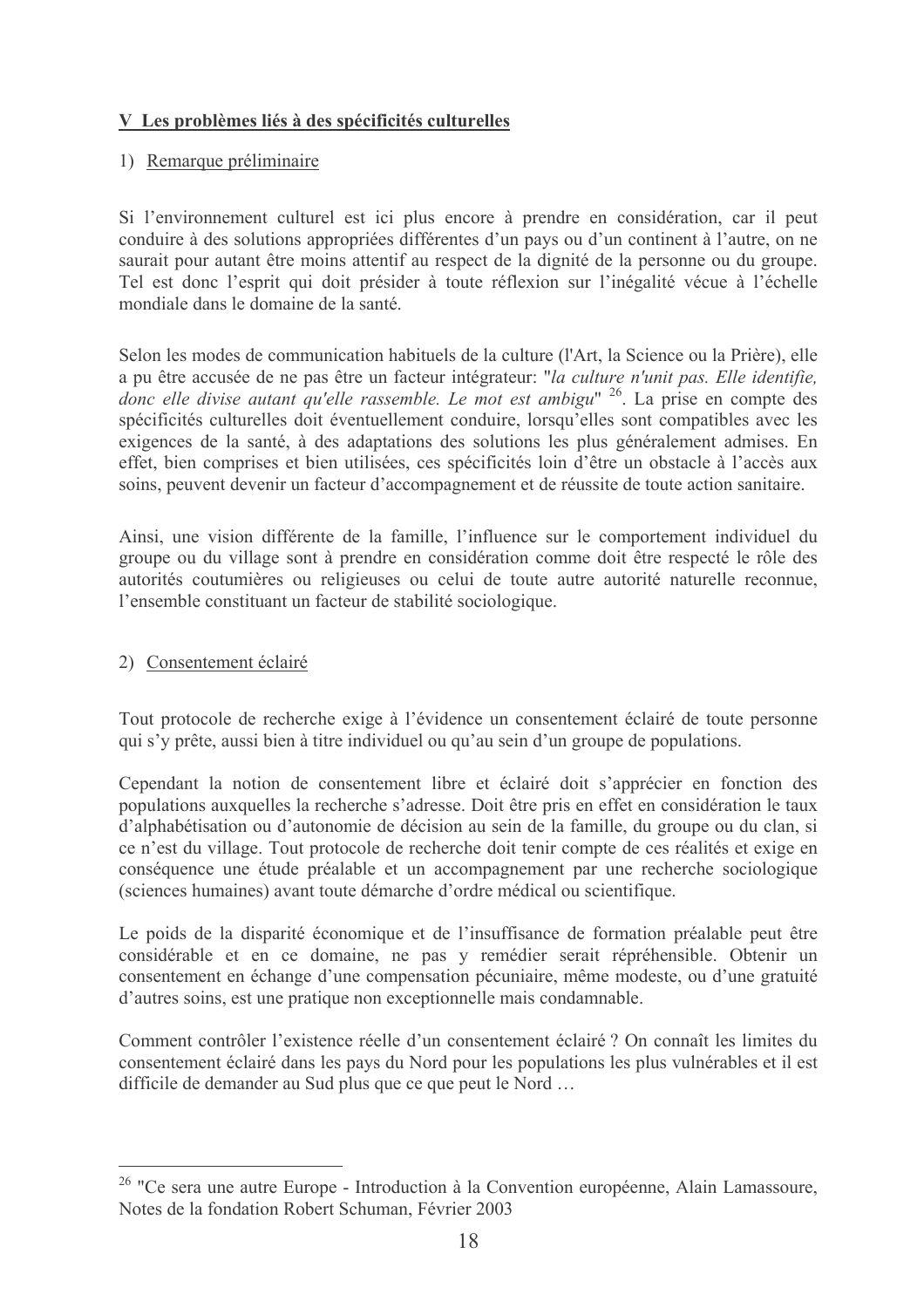Là encore, s'avère indispensable le recours à des Comités d'Ethique des pays ou des régions concernées.

Plus qu'un consentement éclairé, qui garde un caractère un peu fictif, il faudrait exiger que les volontaires d'un essai clinique reçoivent une information fondée sur une communication adaptée à leurs coutumes et traditions locales, sans excès ni insuffisance, mais permettant avant tout leur libre choix.

Flus qu'un consentement formel le respect de la personne suppose une véritable information sur la signification réelle du placebo ou du tirage au sort. Dans ce domaine il n'y a pas d'opposition franche entre consentement individuel ou consentement communautaire ou collectif

 $\dot{A}$  ce sujet, a été évoquée comme solution proposée, l'institution d'un tutorat, le tuteur devant, avec l'accord de l'intéressé, amener celui-ci à une compréhension de sa situation et l'aider dans les choix qui lui sont proposés. Ce rôle de tuteur peut être assumé par une personne jouissant d'une autorité morale particulière : religieux ou chef local ; mais le secret médical ainsi partagé avec ce tuteur, puisque celui-ci entrerait dans la confidentialité, est bafoué. Il n'y a pas de raison d'accepter cette rupture sous prétexte de différences culturelles.

#### 3) L'éventualité d'une conception élargie du secret professionnel

Le problème se pose de savoir si les données qui conduisent à la notion de secret professionnel telle qu'elle est admise généralement dans les pays du Nord pourraient conduire à une conception différente dans les pays en voie de développement en raison de spécificités culturelles.

La nécessité d'accompagnement du malade par le système de tutorat, l'importance de la famille du groupe local ou l'appartenance religieuse dans certaines régions peuvent aider à la  $s$ irculation de l'information nécessaire à une meilleure connaissance des problèmes de santé et des traitements qu'ils requièrent.

Dès lors, n'y a-t-il pas lieu de concevoir un élargissement de la notion de secret médical avec un plus grand recours à l'idée de secret partagé ? Ce n'est pas aux pays du Nord à en débattre

A ce propos et pour illustrer à l'extrême les problèmes particuliers que peut représenter le respect du secret professionnel, on se référera à la situation telle qu'elle résulte des pratiques courantes en Afrique de l'Ouest du Lévirat et du Sororat  $2^7$ .

Le futur conjoint peut-il être tenu dans l'ignorance du risque qu'il court dans sa nouvelle union si le défunt ou la défunte est décédé d'une maladie sexuellement transmissible dont le conjoint survivant peut se trouver porteur?

Qu'en est-il de la situation de ce conjoint qui ne pourrait « bénéficier » du Lévirat ou du Sororat car sa contamination serait portée à la connaissance de celui ou de celle qui devait  $\frac{1}{2}$ unir à lui ?

<sup>&</sup>lt;sup>27</sup> Le Lévirat est la pratique qui conduit à ce que la femme mariée devenue veuve doive épouser le frère de son défunt mari ; le Sororat est la règle qui conduit à ce que le mari devenu veuf doive épouser la sœur de sa défunte épouse.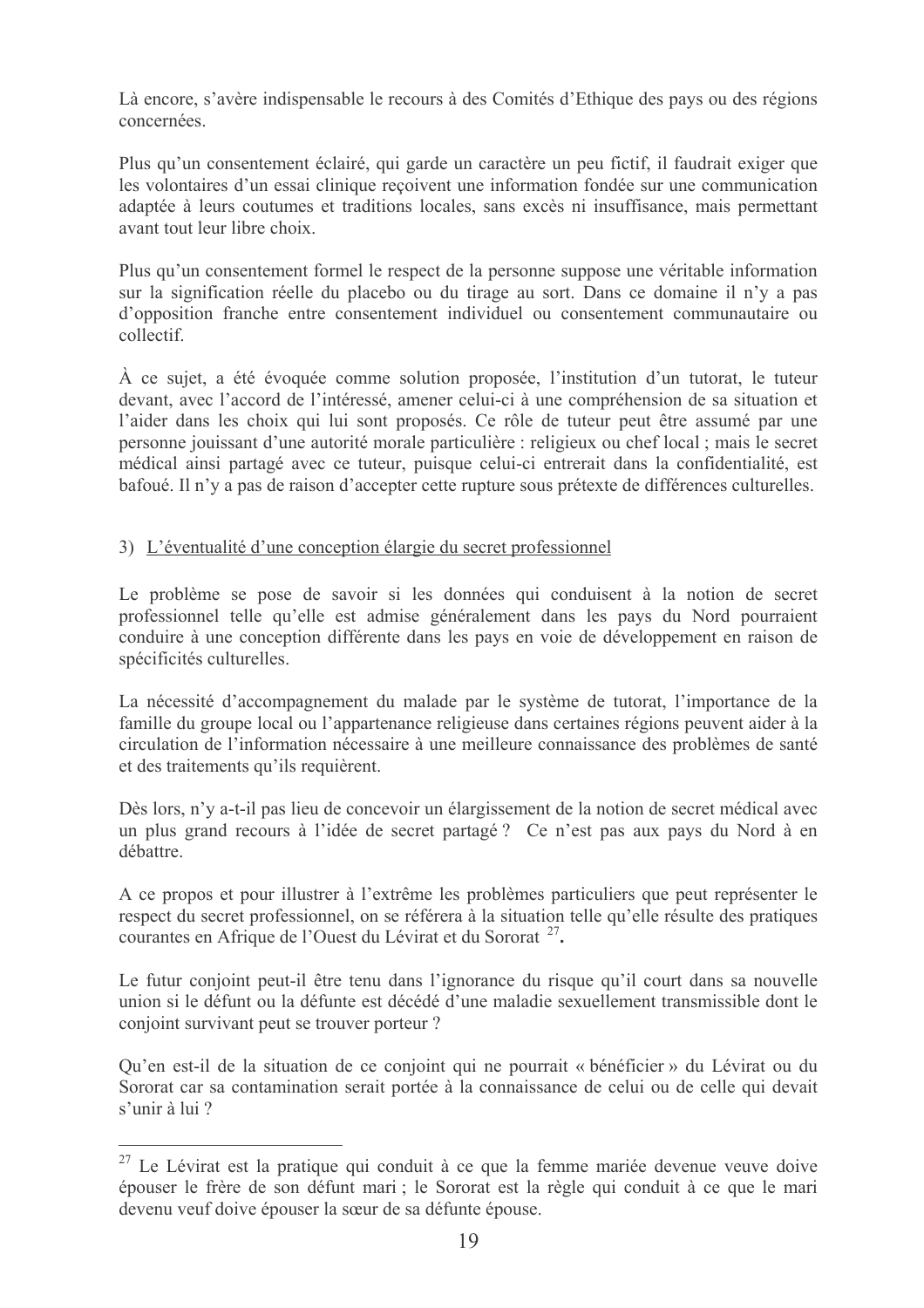Une femme contaminée à laquelle le médecin fait connaître le risque d'un remariage, peut craindre qu'une information sur ce risque soit donnée à celui qui devrait être son futur époux ; de ce fait la femme ne se remarie pas avec le frère de son mari, et la communauté à laquelle l'un et l'autre appartiennent s'interrogera sur les raisons de l'abandon de la pratique du Lévirat. A l'évidence, il apparaîtra aux yeux de tous qu'il s'agit là d'un obstacle d'ordre médical; il risque d'en résulter pour la veuve non remariée une situation de rejet par son groupe au point qu'elle puisse être amenée à quitter le quartier ou le village; son non remariage apparaît alors comme une marque d'infamie.

Cette situation doit, à l'évidence, trouver une réponse semblable à celle qu'elle peut connaître ailleurs. En effet, ce problème du rejet n'est pas particulier aux pays en voie de développement ; la solution réside dans la nécessité d'une éducation conduisant à une sensibilisation de l'opinion publique pour éviter tout comportement de condamnation à l'égard des personnes contaminées.

Cela exige à l'évidence une approche de réflexion communautaire avec les associations de femmes, les groupements d'hommes, les associations de jeunes, les clubs sportifs et conduit en particulier à prévoir un volet d'éducation dans les écoles. Il ne s'agit pas d'abandonner le secret médical. Celui-ci devrait être universel et fait partie des valeurs de base du diagnostic et du soin. Il s'agit avant toute chose de faire reculer les limites de l'incompréhension et de l'intolérance à l'égard du malade.

#### 4) Sur le statut de la femme

Les pays en voie de développement connaissent, pour certains d'entre eux, un statut particulier de la femme créant une inégalité dans les relations hommes-femmes à laquelle il convient, à l'évidence, de porter une attention particulière tant elle pourrait compromettre une réelle appréhension des problèmes de santé.

Certains pays connaissent parfois une forme d'organisation sociale avec matrilinéarité, reconnaissant aux femmes un rôle fort, limité au foyer, mais le plus généralement leur accordant un statut d'infériorité.

Il arrive par exemple que les coutumes soient telles qu'une femme qui fait l'objet d'une demande en mariage soit conduite à ce mariage pour la seule raison qu'elle est ainsi socialement reconnue et sans que l'on se préoccupe de la situation de santé de son futur mari. Cela ne saurait être accepté sous couvert de spécificité culturelle. Il en va en ce domaine comme dans tout autre qui porterait atteinte à la dignité de la femme. Mais, en revanche, l'exemple est donné dans ces mêmes pays, du rôle que savent tenir les associations de femmes pour faire évoluer une telle situation, et tendre ainsi à une réelle égalité de statut entre l'homme et la femme.

Il n'en reste pas moins que longtemps encore demeurera sans doute un rôle particulier des femmes « à la maison »; ce rôle doit être, dès lors, utilisé comme vecteur d'informations sur les problèmes de santé, d'hygiène, de connaissance de la maladie et de diagnostic élémentaire, suivi du traitement, la femme devenant ainsi le premier médecin au sein de la famille et plus encore si on y ajoute le rôle qui est le sien dans le domaine de l'éducation.

Les associations de femmes doivent, là où elles existent, y aider activement. On ne saurait trop encourager à la création de telles associations si elles n'existent pas ; la lutte contre le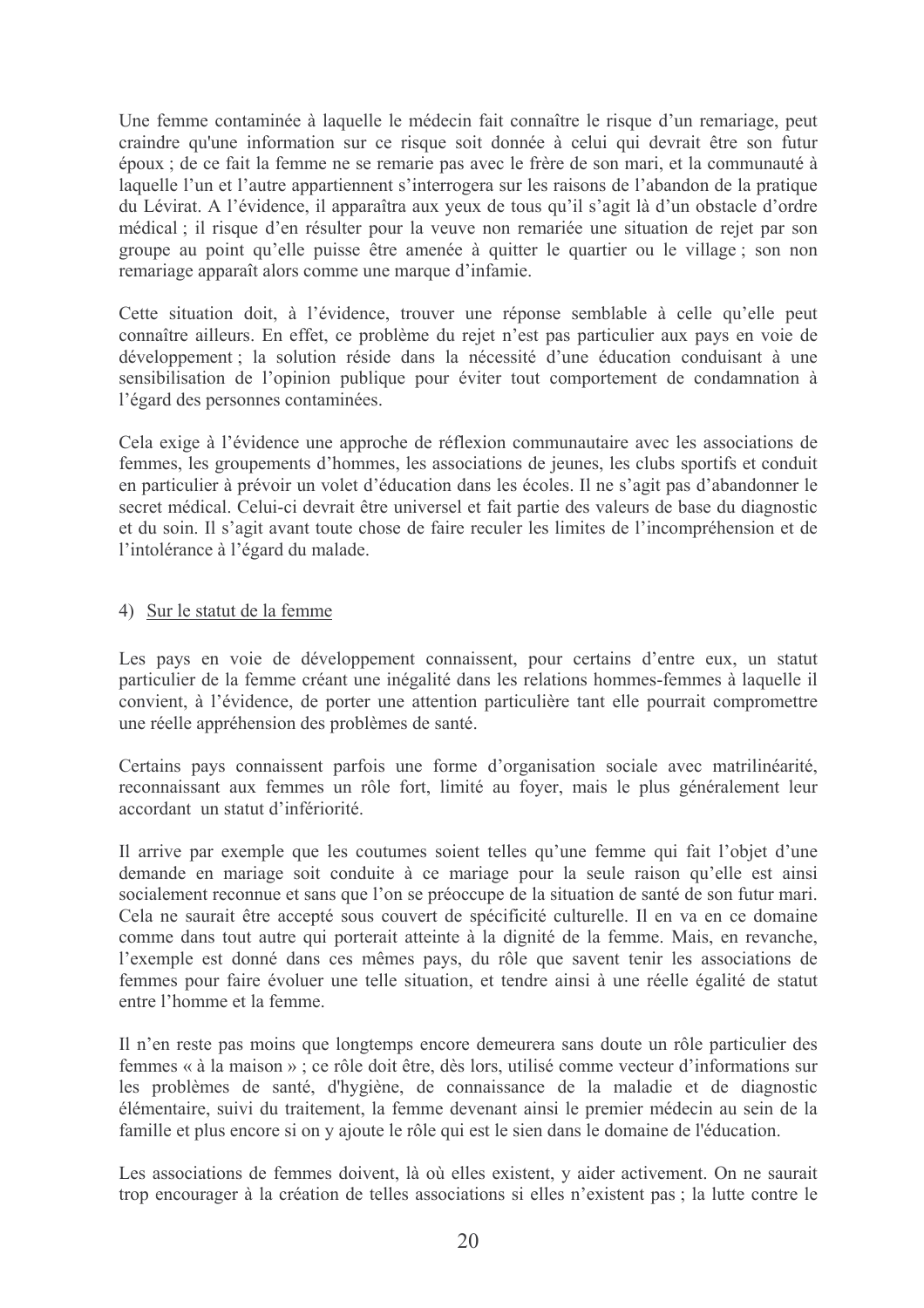Sida en particulier passe avant tout par les associations de femmes. Le niveau d'éducation des femmes est un élément essentiel pour qu'une véritable politique de santé publique s'impose dans un pays. Les conditions d'un accouchement sûr restent la priorité numéro un du droit d'une femme.

#### 5) Sur le rôle des associations en général.

Les problèmes particuliers aux pays en voie de développement se résument, on l'a vu, essentiellement, pour ce qui est des traitements, à des problèmes d'information, de formation (en particulier des jeunes générations) et de connaissance. Toute réponse passe par une prise de conscience de l'ampleur des problèmes et par une aide à la continuité de l'effort pour y faire face

(on ne saurait trop insister sur l'utilité de toute forme associative, qu'elle soit en relation avec les problèmes de santé ou qu'elle ait tout autre but d'ordre culturel ou social. Une même importance doit être accordée aux groupes religieux.

Il n'existe pas d'efficacité pour une politique universelle sans relais successifs conduisant jusqu'à la plus petite cellule sociale pour que se poursuive ainsi la chaîne de la conscience d'une responsabilité commune.

### 6) Pour une meilleure approche du bien commun?

L'information (et donc l'éducation) est la première exigence éthique moderne. La femme, premier médecin et première enseignante doit voir reconnu son rôle de transmission et de partage du savoir. Pour être le mieux à même de remplir ce rôle elle doit en priorité avoir un plus large accès au système d'éducation. Il est à ce titre significatif de noter que l'espérance de vie d'une population est largement pénalisée par l'illettrisme.

L'effet bénéfique démultiplicateur sur la santé dépend d'un tel partage du savoir. Il importe également de reconnaître le rôle fédérateur de la santé au sein de logiques convergentes d'humanisation (le soin et les médicaments acquièrent une pleine puissance accompagnées des paroles et des attentions des soignants), de socialisation (soignants et patients font face ensemble contre l'adversité) et d'autonomisation (les politiques sanitaires finissant par être décidées en commun de manière démocratique).

Cette coopération médico-culturelle doit aborder plusieurs questions de l'exploitation :

- Exploitation abusive des résultats acquis dans les pays du Sud, qui peuvent être exploités intellectuellement sans que leur participation physique ou intellectuelle soit reconnue. Il est par exemple tout à fait inéthique d'identifier ou de breveter un gène à partir d'une  $\alpha$ <sup>3</sup>). collection de données du Sud sans qu'il y ait de bénéfice intellectuel ou économique pour ce pays. Les chartes de déontologie respectant les règles de publicité ou de partenariat devraient pouvoir être à chaque fois incluses dans le protocole.
- Exploitation industrielle de ressources locales traditionnelles sans retour au pays du Sud. Ainsi, le brevetage de certains médicaments peut ne pas reconnaître la dette vis-à-vis d'une connaissance traditionnelle à l'origine de la recherche.
- Exploitation des résultats de recherche effectués dans le Sud au bénéfice exclusif du Nord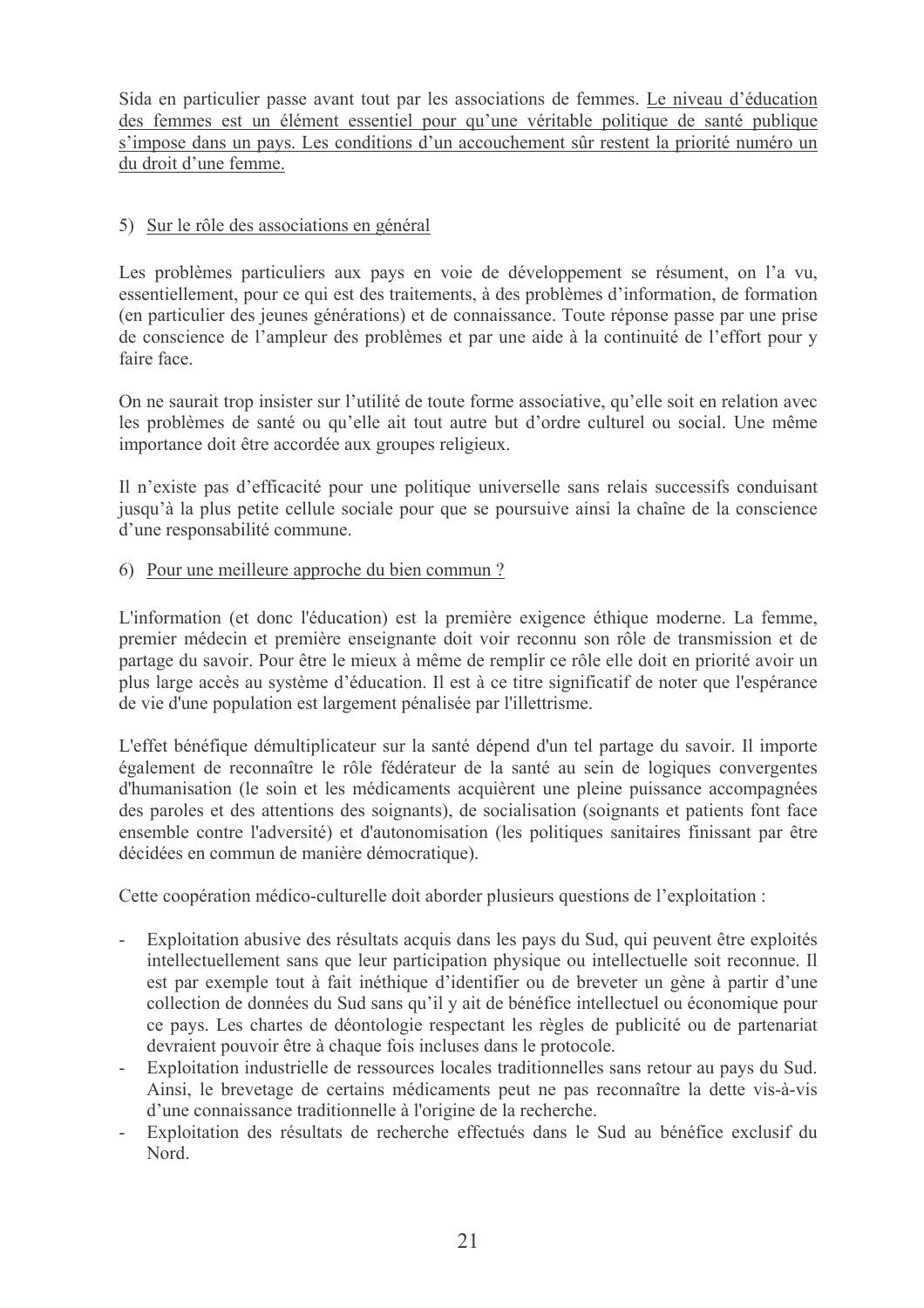On comprend dès lors que de tels mécanismes, loin de représenter des particularités éthologiques de tel ou tel, renvoient à un questionnement beaucoup plus "fondamental" de ce qui relie le genre humain. Les pays du Sud peuvent contribuer de manière notable à la réflexion éthique (à l'échelon national ou à l'échelon universel) pour ainsi aider à définir le type de monde et d'humanité pour le futur.

A côté des multiples organisations internationales tentant de favoriser le dialogue politique, la sécurité, le commerce, la culture et l'entraide entre les peuples, l'éthique semble un domaine encore en construction, si ce n'est en définition  $28^{\circ}$ . Alors que les demandes de repères éthiques se multiplient, la recherche des bases d'une "éthique universelle" bute sur les risques de ne pas respecter les opinions différentes, ou au contraire de ne s'accorder que sur des principes très généraux. Entre les dangers d'un "fondamentalisme moral" ou d'un "relativisme culturel", l'ouverture, le dialogue interculturel doit élever la réflexion et permettre, en un pluralisme "négocié", de reconnaître les éléments consensuels<sup>29</sup>.

En favorisant un tel dialogue, il s'agirait de créer les moyens d'une rencontre entre des sensibilités différentes. Vue du Sud, la pensée traditionnelle détermine le niveau moral d'un groupe. Cette culture permet une auto-identification du sujet et une meilleure intégration sociale. Sa présentation, sa discussion et sa critique<sup>30</sup> représentent un véritable travail éthique. On peut ainsi espérer que le savoir ancestral, libéré des impératifs de la colonisation, mais confronté aux règles d'un monde dont les frontières tombent, vienne enrichir le patrimoine mondial de l'humanité.

<sup>&</sup>lt;sup>28</sup> Jean M'Barga: Contribution de l'Afrique au questionnement éthique. Colloque "L'Afrique et la bioéthique", Yaoundé, 9 Janvier 2001

<sup>&</sup>lt;sup>29</sup> Groupe Européen d'Ethique des sciences et des nouvelles technologies auprès de la commission européenne: Table ronde sur les "Aspects éthiques de la recherche biomédicale dans les pays en voie de développement", Bruxelles, 1<sup>er</sup> octobre 2002. Disponible sur http://europa.eu.int/comm/european group ethics

<sup>&</sup>lt;sup>30</sup> A titre d'exemple, la condamnation des mutilations génitales féminines et leur reconnaissance comme "un mal" au nom de la raison permet de renforcer la pertinence de la culture et de la tradition des populations considérées.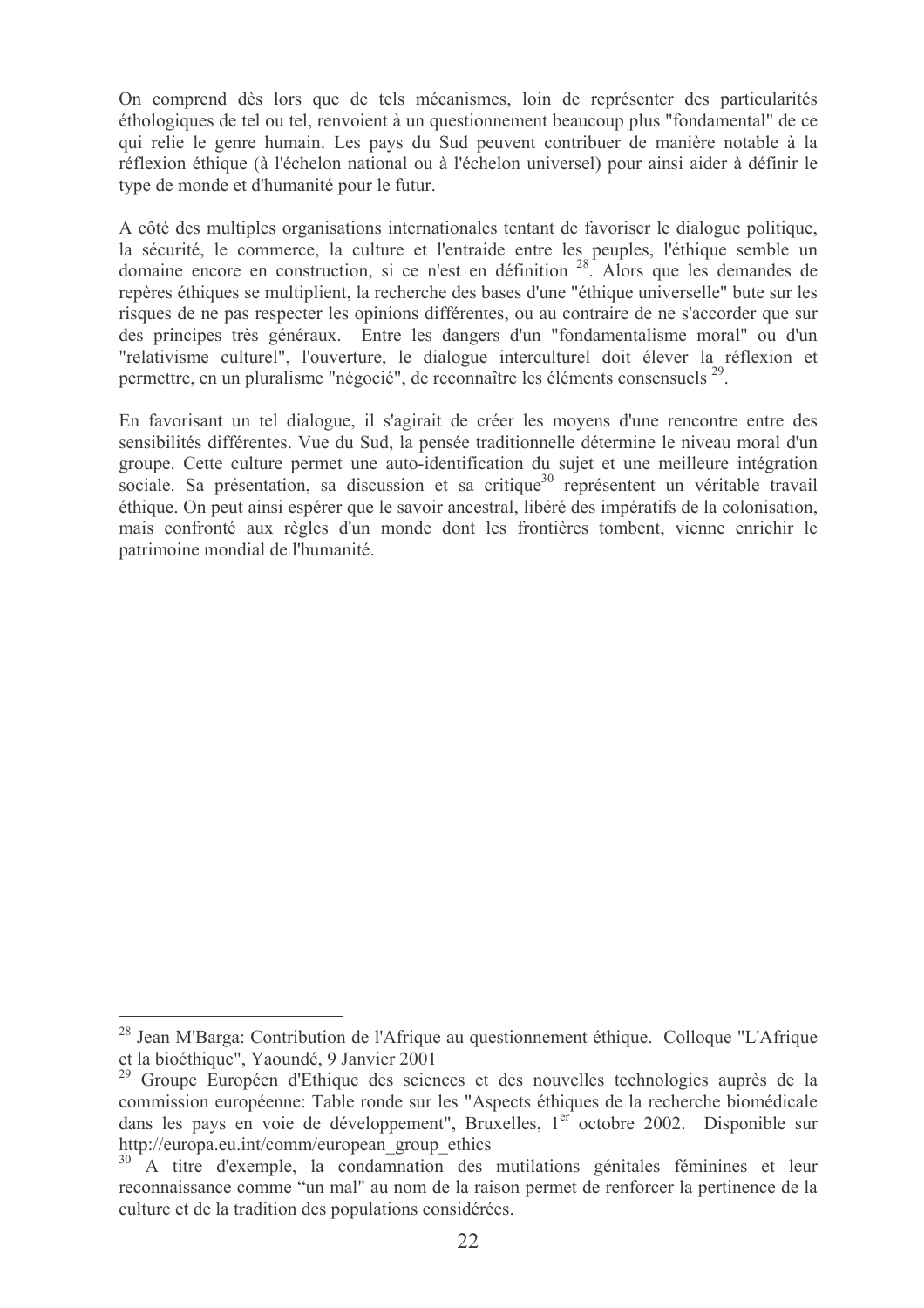#### **Quelles recommandations possibles ?**

Le CCNE, au moment d'énoncer les recommandations auxquelles conduit le présent avis, ne saurait oublier que les problèmes de santé s'inscrivent dans un contexte de politique générale portant sur l'environnement, l'hygiène, la nutrition, l'éducation ou de lutte contre l'illettrisme, qu'il est maintenant convenu d'appeler le développement durable. Celui-ci doit bénéficier jusqu'aux couches les plus défavorisées (c'est à dire les plus vulnérables) de la population des pays concernés.

De même, dans le domaine de la santé, comme dans tout autre et peut-être plus encore que dans d'autres, il faut savoir « rencontrer l'autre en sa culture ». Si la santé a grandement bénéficié de la médecine, le souci d'un universalisme dans la résolution des problèmes de santé devra faire respecter (garantir?) les spécificités culturelles lorsque celles-ci contribuent à l'équilibre social et par là l'épanouissement individuel.

L'appréciation de certaines situations peut être différente suivant ces spécificités. Elles doivent être respectées jusque dans les choix qu'elles peuvent entraîner dans le domaine de la santé dès lors qu'elles assurent, sous une forme peut-être différente mais néanmoins effective, la dignité des personnes. C'est dans le souci de cet universalisme éthique que s'inscrivent les recommandations qui vont suivre.

1.- Face à ces tensions et contradictions, la réflexion éthique nous pousse à agir car nous ne pouvons rester indifférents. Cette prise de conscience rejoint d'ailleurs notre intérêt.

2.- Il faut veiller à ce que des instances du Sud quelles qu'elles soient, soient constituées pour mieux définir leurs véritables priorités. Il convient de les respecter même si notre vue du Nord pourrait nous conduire à privilégier les maladies dépendant des conditions socioenvironnementales défavorables au détriment des maladies chroniques ou des maladies comportant une forte connotation biologique.

3.- Si les soins et les traitements ne peuvent en un premier temps et par nécessité qu'être adaptés aux ressources disponibles, ce ne peut être, en tout état de cause, qu'avec des critères de pertinence répondant aux exigences d'un universalisme éthique.

4.- Un véritable partenariat doit être institué tant pour les activités de soin (jumelage) que pour les protocoles de recherche. Ce partenariat doit s'inscrire dans un cadre régional et doit favoriser une coopération effective entre pays du Sud.

A titre d'exemple, l'Agence internationale de la francophonie pourrait servir de cadre à de tels partenariats en aidant la coordination des instances françaises intéressées (comme les ministères de la santé, de la recherche, du développement durable, de l'industrie, ou des affaires étrangères) et leurs relations avec les organisations multi-nationales.

5.- Les spécificités culturelles ne doivent pas constituer un alibi pour ne rien faire ou pour profiter des plus vulnérables.

6.- Le secret médical ne peut être abandonné au bénéfice du groupe. Il n'y a aucune raison qu'un habitant du Sud soit moins sensible à cette rupture qu'un habitant du Nord. Les spécificités culturelles auraient même tendance à encourager l'importance d'un vrai secret à construire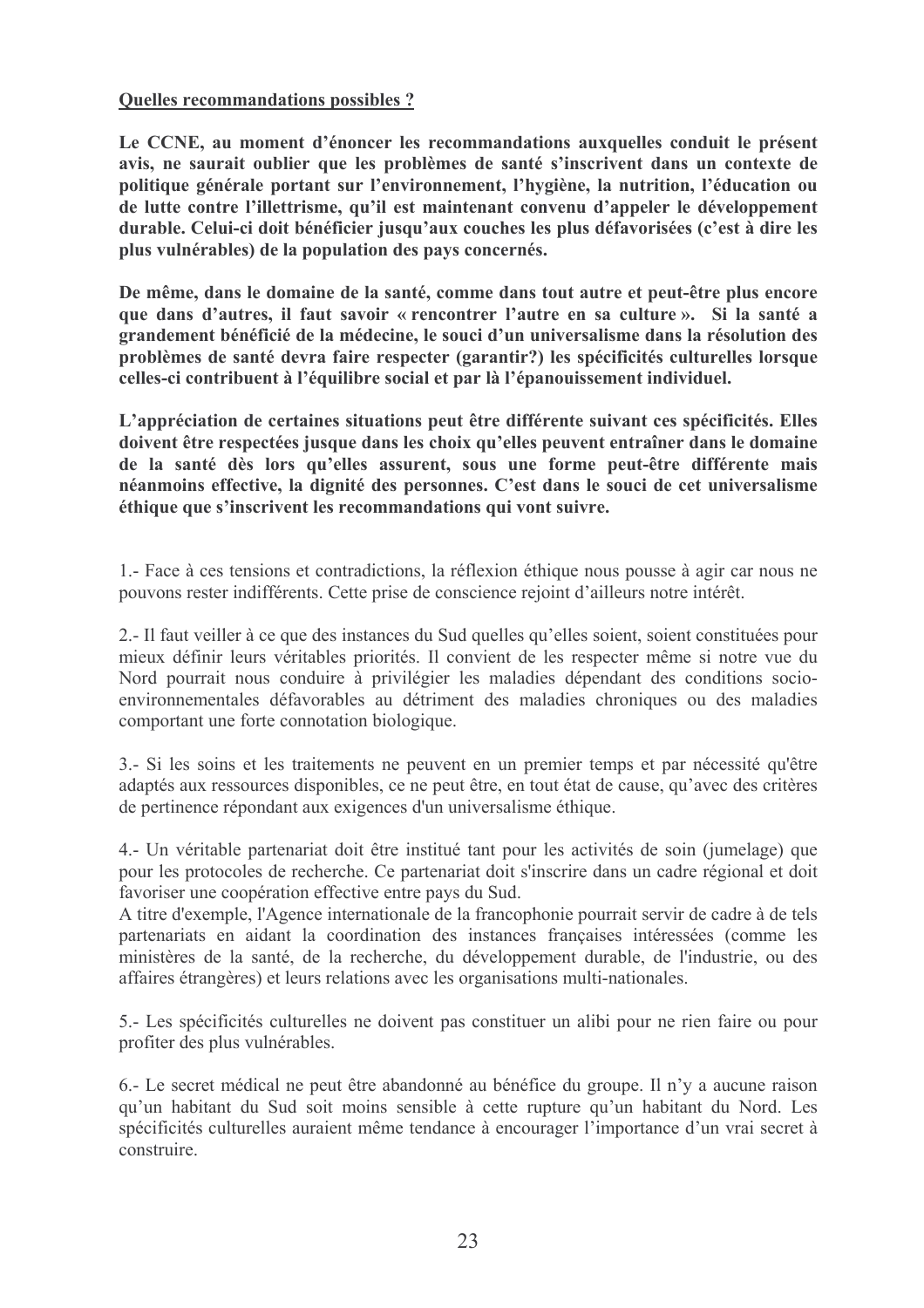7.- Les corps intermédiaires paramédicaux, qui doivent être formés et valorisés, ainsi que les associations, en particulier de femmes, sont des partenaires privilégiés.

8.- Si la recherche médicale est indispensable dans les pays du Sud, elle devrait toujours partir d'une réflexion du Sud et non venir de façon plus ou moins opportuniste du Nord. S'agissant de partenariats de recherche avec des pays émergents, la participation financière d'organismes publics devrait être subordonnée au respect par les deux partenaires des règles déontologiques usuelles dans la coopération internationale. Il s'agit principalement du respect mutuel du droit à la propriété intellectuelle des deux parties, et du droit de l'équipe du pays émergent à être considérée comme partenaire à part entière et non comme simple prestataire de service. Ce dernier point implique notamment un retour d'information vis-à-vis de l'équipe partenaire et, s'il y a lieu, vis-à-vis des patients impliqués, en particulier lorsqu'il s'agit d'études génétiques dont les résultats sont pertinents pour la santé.

9.- Tout accès aux soins et toute recherche doivent avoir pour ambition de s'inscrire dans la durée

10.- Les enjeux de la recherche doivent tendre à des normes universelles. La tension éthique est justement dans ce balancement entre spécificité culturelle locale et exigence universelle.

11.- L'accès au traitement devrait être évident dès que des personnes ou un groupe de personnes ont participé à une recherche dans un domaine thérapeutique.

12.- L'existence de comités d'éthique et de comités de protection des personnes autonomes, compétents et représentatifs doit être fortement encouragée dans les pays du Sud. Une instance médiatrice pourrait être capable de s'assurer de l'éthique du rapport entre comités du Nord et du Sud

13.- La question du consentement aux soins et à la recherche s'applique plus au respect des personnes, à la lutte contre l'indifférence vis-à-vis de la personne malade qu'à une vision trop juridique de son inscription.

# Conclusion

L'un des rôles forts du CCNE dans le domaine est de rappeler avec insistance la fragilité de l'ordre mondial. L'inégalité entre les hommes, autrefois admise comme faisant partie de la "Nature" ou de l'ordre des choses devient insupportable dès lors que le monde prend conscience de l'iniquité des situations qu'une globalisation moderne ne fait que rendre encore plus aveuglante.

La reconnaissance du droit à la Santé s'inscrit nécessairement parmi les droits les plus fondamentaux de l'Homme ; "Santé et Droits de l'Homme sont inextricablement liés" (Jonathan Mann).

Dès lors le CCNE recommande fermement que soit prise sans retard par les autorités politiques des pays concernés, et ils le sont tous, comme des instances internationales, toute initiative pouvant contribuer à une prise de conscience plus généralisée encore de l'urgence des problèmes que pose l'inégalité d'accès aux soins et à la santé entre les pays du Nord et du Sud